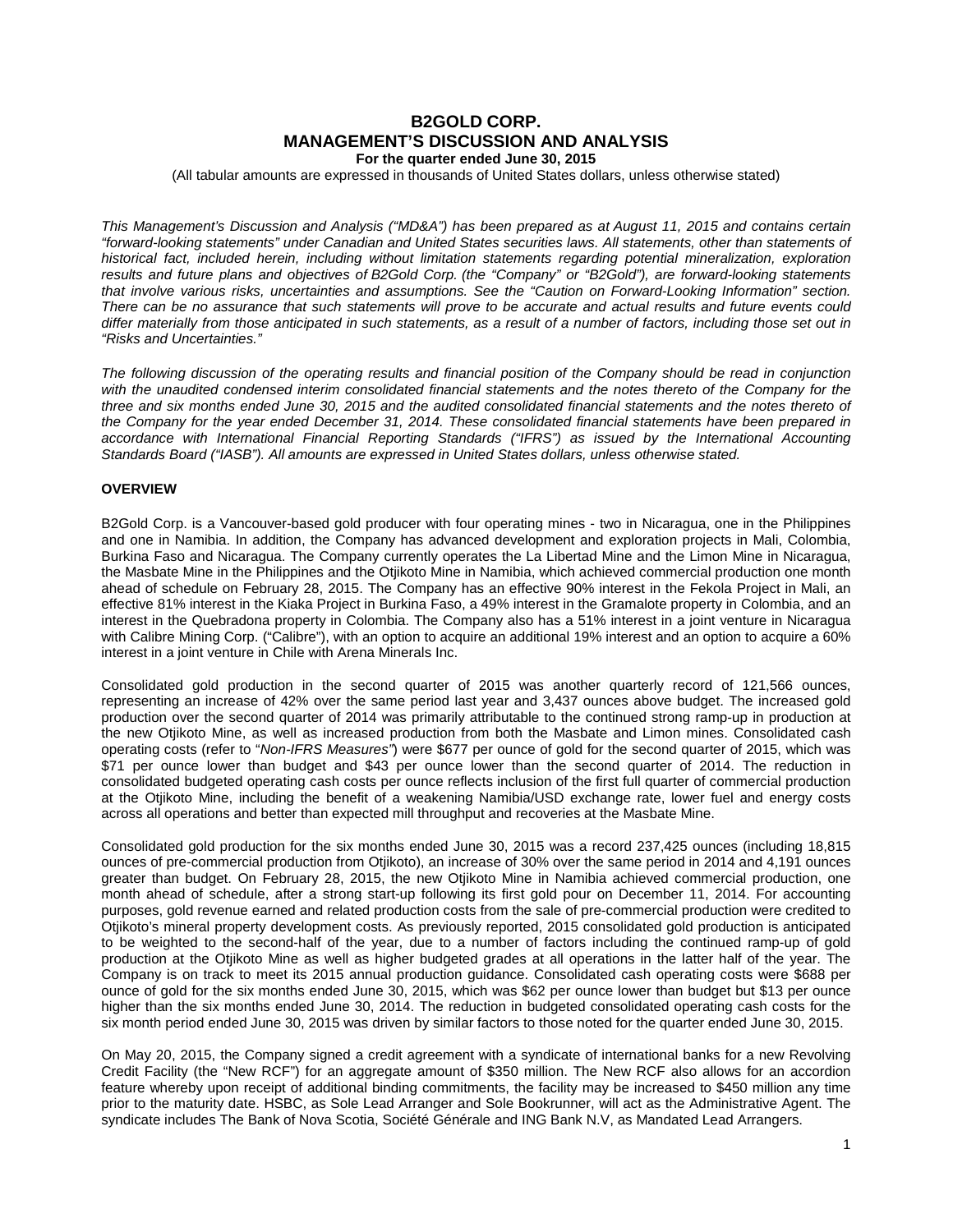Upon closing, an initial drawdown of \$150 million was made under the new RCF which was used to repay the cumulative amount drawn under the Company's existing \$200 million Revolving Credit Facility (the "Old RCF"). Further drawdowns on the New RCF will be utilized for general corporate purposes.

On June 11, 2015, the Company announced the results of an optimized Feasibility Study for the Fekola Project in Mali which confirmed the Fekola Project's robust economics. The full Feasibility Study was published on July 24, 2015.

The Company is projecting another record year for gold production in 2015. Company-wide production in 2015 from the newly constructed Otjikoto Mine, and the Masbate, La Libertad and Limon Mines is expected to be in the range of 500,000 to 540,000 ounces of gold (including pre-commercial production from Otjikoto), an increase of approximately 35% over 2014 production. Consolidated cash operating costs are expected to be in the range of \$630 and \$660 per ounce, compared to \$680 per ounce in 2014. The Company's consolidated all-in sustaining costs (refer to "*Non-IFRS Measures"*) are expected to be in a range of \$950 and \$1,025 per ounce for 2015. The substantial increase in the Company's forecast consolidated gold production and reduction in forecast consolidated cash operating costs per ounce reflect the positive impact of lower operating costs at the Company's mines and new production from the Company's lowcost Otjikoto Mine. For the second-half of 2015, consolidated gold production is expected to be in the range of 275,000 to 295,000 ounces.

#### **REVIEW OF FINANCIAL RESULTS**

#### *Selected Quarterly Financial and Operating Results*

|                                                                                        | Three months ended<br>June 30<br>(unaudited) |           |           | Six months ended<br>June 30<br>(unaudited) |  |
|----------------------------------------------------------------------------------------|----------------------------------------------|-----------|-----------|--------------------------------------------|--|
|                                                                                        | 2015                                         | 2014      | 2015      | 2014                                       |  |
| Gold revenue <sup>(2)</sup> (\$ in thousands)                                          | 136,506                                      | 120,258   | 275,398   | 249,278                                    |  |
| Gold sold, excluding Otjikoto pre-commercial<br>production results (ounces)            | 114,423                                      | 93,330    | 229,222   | 192,325                                    |  |
| Average realized gold price <sup>(2)</sup> (\$/ounce)                                  | 1,193                                        | 1,289     | 1,201     | 1,296                                      |  |
| Gold sold, total including Otjikoto pre-commercial<br>production results (ounces)      | 114,423                                      | 93,330    | 247,688   | 192,325                                    |  |
| Gold produced, excluding Otjikoto pre-commercial<br>production results (ounces)        | 121,566                                      | 85,704    | 218,610   | 182,007                                    |  |
| Gold produced, total including Otjikoto pre-<br>commercial production results (ounces) | 121,566                                      | 85,704    | 237,425   | 182,007                                    |  |
| Cash operating costs <sup>(1)(2)</sup> (\$/ounce gold)                                 | 677                                          | 720       | 688       | 675                                        |  |
| Total cash costs $(1)(2)$ (\$/ounce gold)                                              | 725                                          | 766       | 737       | 720                                        |  |
| Adjusted net (loss) income $^{(1)(2)(3)}$ (\$ in thousands)                            | (1, 391)                                     | 2,134     | 9,517     | 19,306                                     |  |
| Adjusted (loss) earnings per share $(1)(2)(3)$ - basic<br>(3)                          | (0.00)                                       | 0.00      | 0.01      | 0.03                                       |  |
| Net loss (\$ in thousands)                                                             | (22, 784)                                    | (11, 529) | (16, 443) | (35, 507)                                  |  |
| Loss per share – basic and dilutive $(3)$ (\$/share)                                   | (0.02)                                       | (0.02)    | (0.02)    | (0.05)                                     |  |
| Cash flows from operating activities (\$ in<br>thousands)                              | 34,315                                       | 24,013    | 92,978    | 42,427                                     |  |

*(1) A cautionary note regarding non-IFRS measures is included in the section titled "Non-IFRS Measures."* 

*(2) Includes the results from the Otjikoto Mine from March 1, 2015.*

*(3) Attributable to the shareholders of the Company.*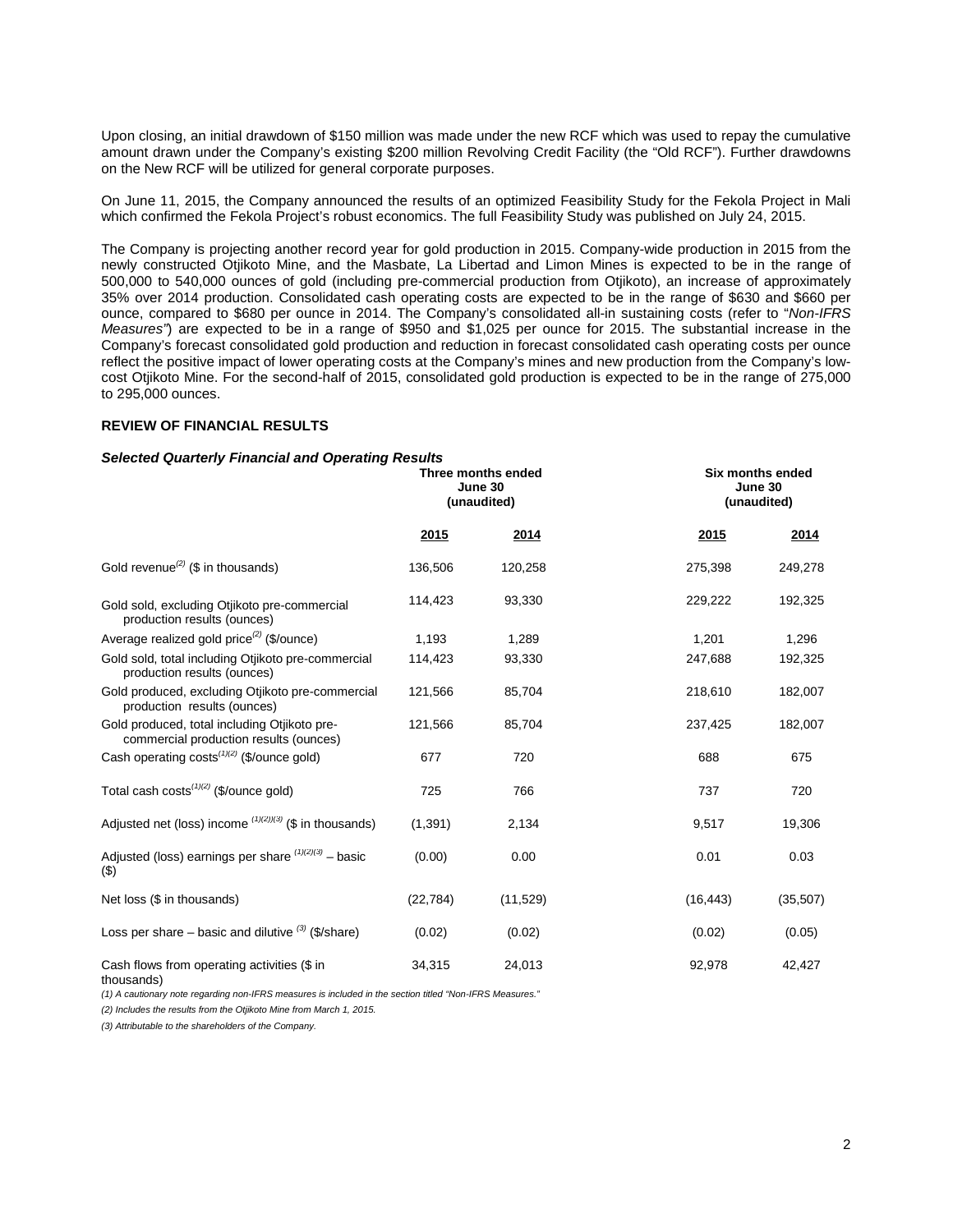# *Second quarter 2015 and 2014*

#### *Revenue*

Gold revenue in the second quarter of 2015 was \$136.5 million on sales of 114,423 ounces at an average price of \$1,193 per ounce compared to \$120.3 million on sales of 93,330 ounces at an average price of \$1,289 per ounce in the second quarter of 2014. The 14% increase in gold revenue was mainly attributable to an approximately 22% increase in gold sales volume, partially offset by an approximately 8% decline in the average realized gold price.

In the second quarter of 2015, the Masbate Mine accounted for \$41.2 million (Q2 2014 - \$48.3 million) of gold revenue from the sale of 34,600 ounces (Q2 2014 – 37,600 ounces), the Libertad Mine accounted for \$31.7 million (Q2 2014 - \$52.6 million) of gold revenue from the sale of 26,574 ounces (Q2 2014 – 40,730 ounces) while \$19.1 million (Q2 2014 - \$19.4 million) was contributed by the Limon Mine from the sale of 16,000 ounces (Q2 2014 – 15,000 ounces). The Otjikoto Mine accounted for \$44.6 million of gold revenue from the sale of 37,249 ounces in the second quarter of 2015 which was its first full quarter subsequent to reaching commercial production on February 28, 2015.

#### *Production and operating costs*

Consolidated gold production in the second quarter of 2015 was another quarterly record of 121,566 ounces, representing an increase of 42% over the same period last year and 3,437 ounces above budget. The increased gold production was primarily attributable to the continued strong ramp-up in production at the new Otjikoto Mine, as well as increased production from both the Masbate and Limon mines. On February 28, 2015, the new Otjikoto Mine in Namibia achieved commercial production, one month ahead of schedule, after a strong start-up following its first gold pour on December 11, 2014.

In the second quarter of 2015, consolidated cash operating costs were \$677 per ounce, \$71 per ounce or 9% below budget and \$43 per ounce or 6% below the second quarter of 2014. The favourable variances against budget and prior year actual costs reflect the continued ramp up of the low-cost Otjikoto Mine, including the benefit of a weakening Namibian/USD exchange rate, lower fuel and energy costs across all operations, other consumables cost savings and higher than budgeted throughput and recoveries at the Masbate Mine during the quarter. These were partially offset by higher cash operating costs at the Libertad Mine due to lower than budgeted production in the second quarter of 2015. Refer to "Review of mining operations and development projects" for mine specific details. All-in sustaining cash costs for the second quarter of 2015 were \$1,056 per ounce compared to \$1,391 per ounce for the second quarter of 2014.

#### *Depreciation and depletion*

Depreciation and depletion expense, included in total cost of sales, was \$35.0 million in the second quarter of 2015 compared to \$28.4 million in the same period in 2014. The increase in depreciation expense was mainly due to a 22% increase in the gold ounces sold. The depreciation charge per ounce of gold sold was \$306 per ounce compared to \$304 per ounce for the same period in 2014.

# *Other*

General and administrative costs ("G&A") costs relate mainly to the Company's head office in Vancouver, the Managua and Santo Domingo offices in Nicaragua, the Makati office in the Philippines, the Windhoek office in Namibia, the Volta office in Toronto, and the Company's Australian and other offshore subsidiaries. G&A decreased in the second quarter of 2015 compared to the comparable period in the prior year by approximately \$2.7 million to \$10.4 million. The decrease primarily relates to the timing of management bonuses (in 2014, \$3.8 million were paid in the second quarter, while in 2015, they were paid in the first quarter) and a general reduction of \$1 million in Canadian head office costs. These savings were partially offset by the inclusion of \$1.5 million of Windhoek office G&A following the commencement of commercial production at the Otjikoto Mine.

Share-based payment expense for the second quarter of 2015 decreased by \$3.7 million to \$3.6 million. In the second quarter of 2014, 750,000 shares were issued from the incentive trust resulting in a share-based payment expense of \$2.7 million. No incentive shares were issued in the second quarter of 2015.

The Company's results for the second quarter of 2015 included a non-cash loss of \$8.4 million on the convertible senior subordinated notes compared to a non-cash loss of \$4.4 million in the second quarter of 2014. The convertible notes are measured at fair value on each financial reporting period-end date with changes flowing through the statement of operations.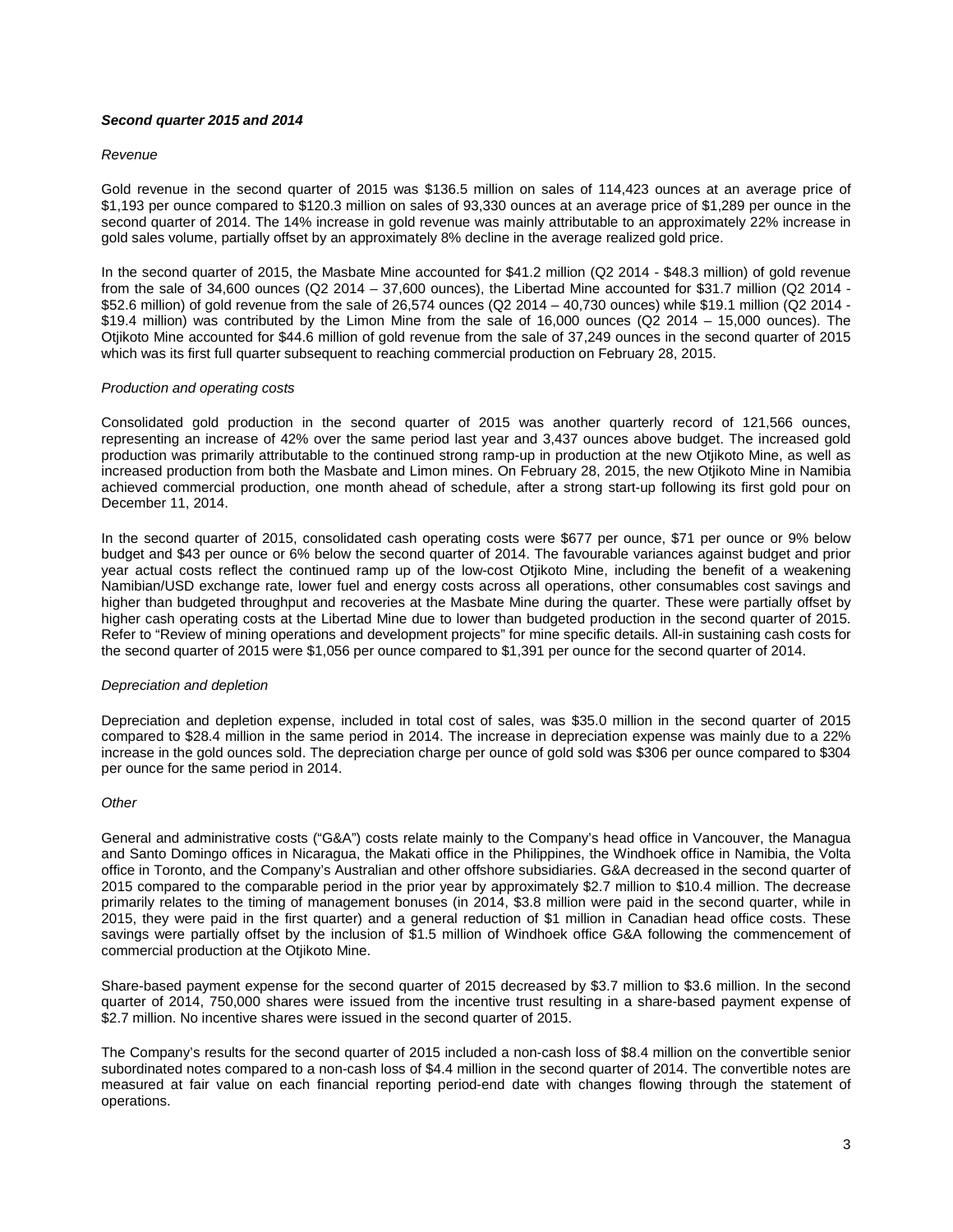The Company reported \$8.3 million in interest and financing expense during the second quarter of 2015 as compared with \$1.5 million in the second quarter of 2014. For the three months ended June 30, 2015, interest and financing expense included two non-recurring non-cash finance expenses totalling \$5.5 million – the write-off of deferred financing fees relating to the Old RCF of \$3.0 million and finance fees relating to the novation of gold forward contracts of \$2.5 million. In addition, upon commencement of commercial production at the Otjikoto Mine, the Company ceased capitalizing interest on attributable borrowings resulting in \$nil of interest costs being capitalized in the second quarter of 2015 (Q2 2014 - \$0.5 million). Effective July 1, 2015, the Fekola Project is considered to be a qualifying asset and interest will start being capitalized on attributable borrowings. The remaining increase in interest expense was due to increased debt levels in the period, relating mainly to the revolving corporate credit facility and equipment loans. Interest expense relating to the convertible senior subordinated notes was recorded as part of the overall change in fair value of the notes in the statement of operations.

For the three months ended June 30, 2015, the Company recorded \$5.7 million of unrealized losses on derivative instruments compared to an unrealized gain on derivative instruments of \$1.0 million for the three months ended June 30, 2014. Upon entering into the New RCF, the Company transferred its existing gold forward contracts from the Old RCF lenders to the New RCF lenders. This novation of gold forward contracts led to them no longer being considered executory contracts and therefore are now included in the scope of IAS 39 with the result being that unrealized changes in fair value of the contracts must now be recorded in the statement of operations each reporting period. Consequently, on the date of novation, \$11.5 million relating to the fair value of the old contracts at the time of novation was treated as an unrealized loss on derivative instruments and \$2.5 million, relating to the cost of the novation, was treated as a financing charge as discussed above. Between the date of novation and June 30, 2015, an unrealized gain on derivative instruments of \$3.7 million was recorded in the statement of operations relating to these contracts. In addition at June 30, 2015, an unrealized gain of \$2.0 million on the Company's forward fuel price contracts was recorded.

The Company also reported \$0.5 million in write-downs of its available-for-sale investments in the second quarter of 2015 compared to \$2.7 million in the second quarter of 2014 due to continued decline in the market values of the underlying securities.

The Company recorded a net current income tax expense of \$1.7 million in the second quarter of 2015 compared to \$5.9 million in the second quarter of 2014. The decrease in the current income tax expense is the result of a number of factors including lower gold revenues at La Libertad in the second quarter of 2015.

For the second quarter of 2015, the Company generated a net loss of \$22.8 million (\$0.02 per share) compared to net loss of \$11.5 million (\$0.02 per share) in the comparable period of 2014. Adjusted net loss (refer to "*Non-IFRS Measures"*) was \$1.4 million (\$0.00 per share) compared to an adjusted net income of \$2.1 million (\$0.00 per share) in the second quarter of 2014. Adjusted net loss in the second quarter of 2015 primarily excluded a non-cash mark-tomarket loss of \$8.4 million relating to the overall change in fair value of the Company's convertible senior subordinated notes, share-based payments of \$3.6 million, unrealized losses on derivative instruments of \$5.7 million and nonrecurring non-cash interest and financing expenses of \$5.5 million.

Cash flow from operating activities was \$34.3 million (\$0.04 per share) in the second quarter of 2015 compared to \$24.0 million (\$0.04 per share) in the second quarter of 2014. The increase in cash flow from operating activities of \$10.3 million during the three months ended June 30, 2015 compared to the same period in 2014 is the result of higher sales volume in the second quarter of 2015, reflecting the continued strong performance of the Company's operating mines, including the first full quarter of commercial production at the Otjikoto Mine. The higher sales volume was partially offset by lower realized gold prices in the second quarter of 2015.

As at June 30, 2015, the Company remained in a strong financial position with working capital of \$136.8 million including unrestricted cash and cash equivalents of \$109.7 million. In addition, the Company has \$200 million of undrawn capacity on its New RCF.

#### *Year-to-date results*

#### *Revenue*

Gold revenue for the six months ended June 30, 2015 was \$275.4 million (or a half-year record of \$298.5 million including \$23.1 million of pre-commercial sales from Otjikoto) on record sales of 229,222 ounces (or 247,688 ounces including 18,466 ounces of pre-commercial sales from Otjikoto) at an average price of \$1,201 per ounce compared to \$249.3 million on sales of 192,325 ounces at an average price of \$1,296 per ounce in the six months ended June 30, 2014.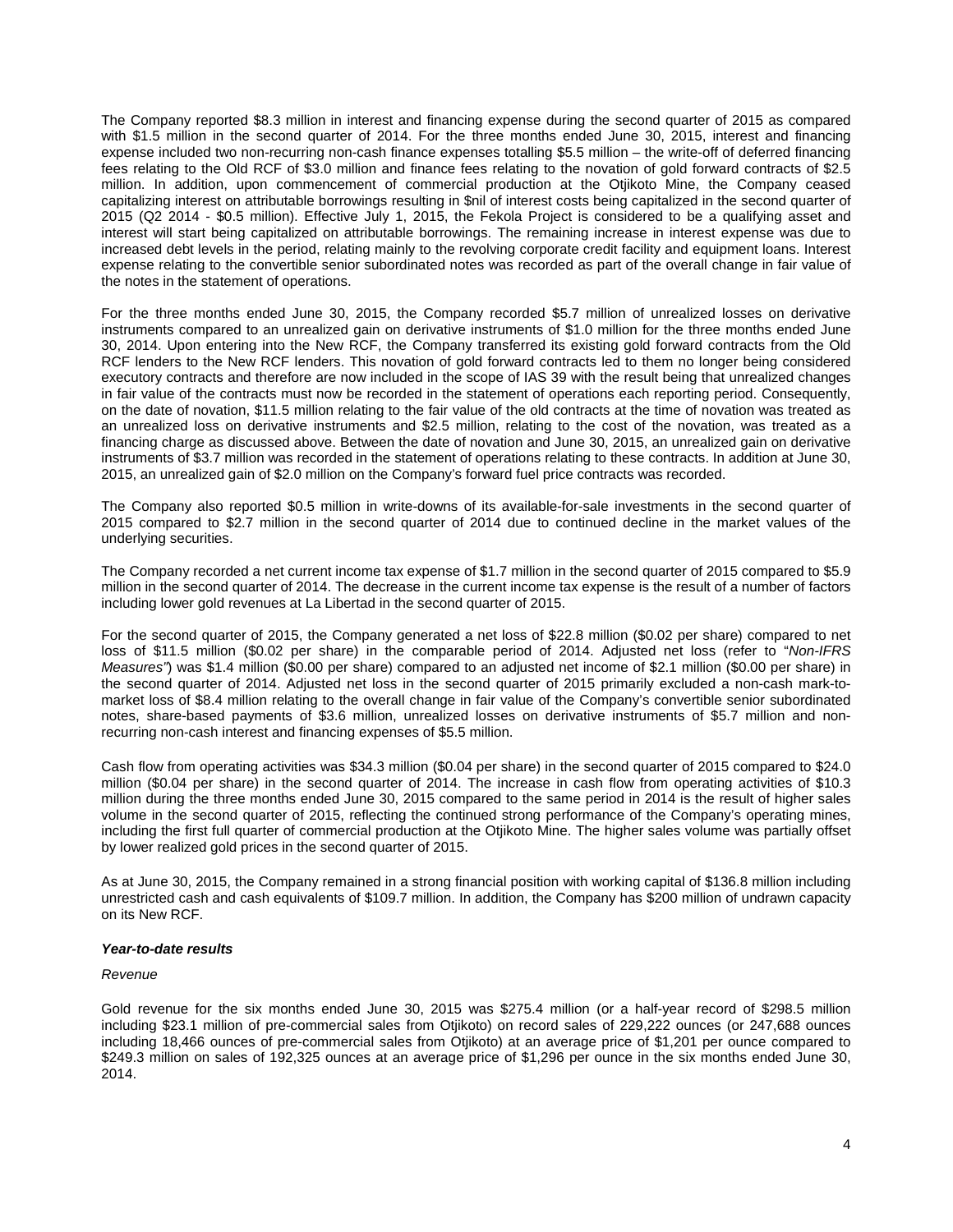For the six months ended June 30, 2015, the Masbate Mine accounted for \$109.6 million (2014 - \$108.9 million) of gold revenue from the sale of 91,100 ounces (2014 – 84,400 ounces), the Libertad Mine accounted for \$69.2 million (2014 - \$102.6 million) of gold revenue from the sale of 57,390 ounces (2014 – 78,925 ounces) while \$35.8 million (2014 - \$37.8 million) was contributed by the Limon Mine from the sale of 29,800 ounces (2014 – 29,000 ounces). The Otjikoto Mine accounted for \$60.7 million of gold revenue from the sale of 50,932 ounces from March 1, 2015 to June 30, 2015, subsequent to reaching commercial production on February 28, 2015. Total Otjikoto Mine sales for the six months ended June 30, 2015 were \$83.8 million from the sale of 69,398 ounces including pre-commercial production revenues of \$23.1 million. For accounting purposes, gold revenue earned net of related production costs from the sale of pre-commercial production have been credited to Otjikoto's mineral property development costs.

#### *Production and operating costs*

Consolidated gold production for the six months ended June 30, 2015 was a record 237,425 ounces (including 18,815 ounces of pre-commercial production from Otjikoto), an increase of 30% over the same period in 2014 and 4,191 ounces greater than budget. As previously reported, 2015 consolidated gold production is anticipated to be weighted to the second-half of the year, due to a number of factors including the continued ramp-up of gold production at the Otjikoto Mine, and higher budgeted grades at all operations in the second half of the year. The Company is on track to meet its 2015 annual production guidance.

In the first half of 2015, consolidated cash operating costs were \$688 per ounce, \$62 per ounce or 8% below budget and \$13 per ounce or 2% higher than the first half of 2014. The favourable variances against budget reflect the continued ramp up of the low-cost Otjikoto Mine, including the benefit of a weakening Namibian/USD exchange rate, lower fuel and energy costs across all operations, other consumables cost savings and higher than budgeted throughput and recoveries at the Masbate Mine. These were partially offset by higher cash operating costs at the Libertad Mine due to lower than budgeted production in the first half of 2015. Consolidated cash operating costs in the first half of 2015 were marginally higher than the first half of 2014 due to lower production from the Libertad mine in 2015 as a result of expected lower mined grades, offset by the impact of lower operating costs at the Otjikoto Mine in 2015. Refer to "Review of mining operations and development projects" for mine specific details. All-in sustaining cash costs for the six months ended June 30, 2015 were \$1,072 per ounce compared to \$1,205 per ounce for the comparable period of 2014.

#### *Depreciation and depletion*

Depreciation and depletion expense, included in total cost of sales, was \$67.8 million for the six months ended June 30, 2015 compared to \$53.7 million in the same period in 2014. The increase in depreciation expense was mainly due to a 19% increase in the gold ounces sold. Additionally, the depreciation charge increased to \$296 per ounce of gold sold in the first half of 2015 from \$279 per ounce of gold sold in the first half of 2014. The increase was mainly a result of a decrease in the depreciation base resulting from changes in the Company's reserves and resources over the prior year.

#### *Other*

For the six months ended June 30, 2015, G&A decreased \$0.4 million to \$20.1 million. The decrease primarily relates to a general reduction in Canadian head office costs of \$1.5 million, a \$1.8 million reduction in management bonuses in 2015, partially offset by \$1.8 million of Windhoek office G&A following the commencement of commercial production at the Otjikoto Mine on March 1, 2015.

Share-based payment expense for the first half of 2015 decreased \$1.6 million to \$9.1 million as a result of the timing and volume of issuances of stock options, RSUs and incentive trust shares. In the first half of 2014, 750,000 shares were issued from the incentive trust resulting in a share-based payment expense of \$2.7 million. No incentive shares were issued in the first half of 2015.

The Company's results for the first half of 2015 included a non-cash loss of \$6.7 million on the convertible senior subordinated notes compared to a non-cash loss of \$42.7 million in the comparable period of 2014. The convertible notes are measured at fair value on each financial reporting period-end date with changes flowing through the statement of operations. The Company's results for the six months ended June 30, 2015 also included a gain of \$2.2 million resulting from the sale of the Bellavista property in January 2015 for consideration of \$1 million in cash and a 2% net smelter returns royalty on the sale of minerals produced from the Bellavista project valued at \$nil.

The Company reported \$10.0 million (net of capitalized interest) in interest and financing expense during the six months ended June 30, 2015 as compared with \$2.7 million in the comparable period of 2014. For the six months ended June 30, 2015, interest and financing expense included two non-recurring non-cash finance expenses totalling \$5.5 million as discussed above. The remaining increase in interest expense was due to increased debt levels in the period, relating mainly to the revolving corporate credit facility and equipment loans.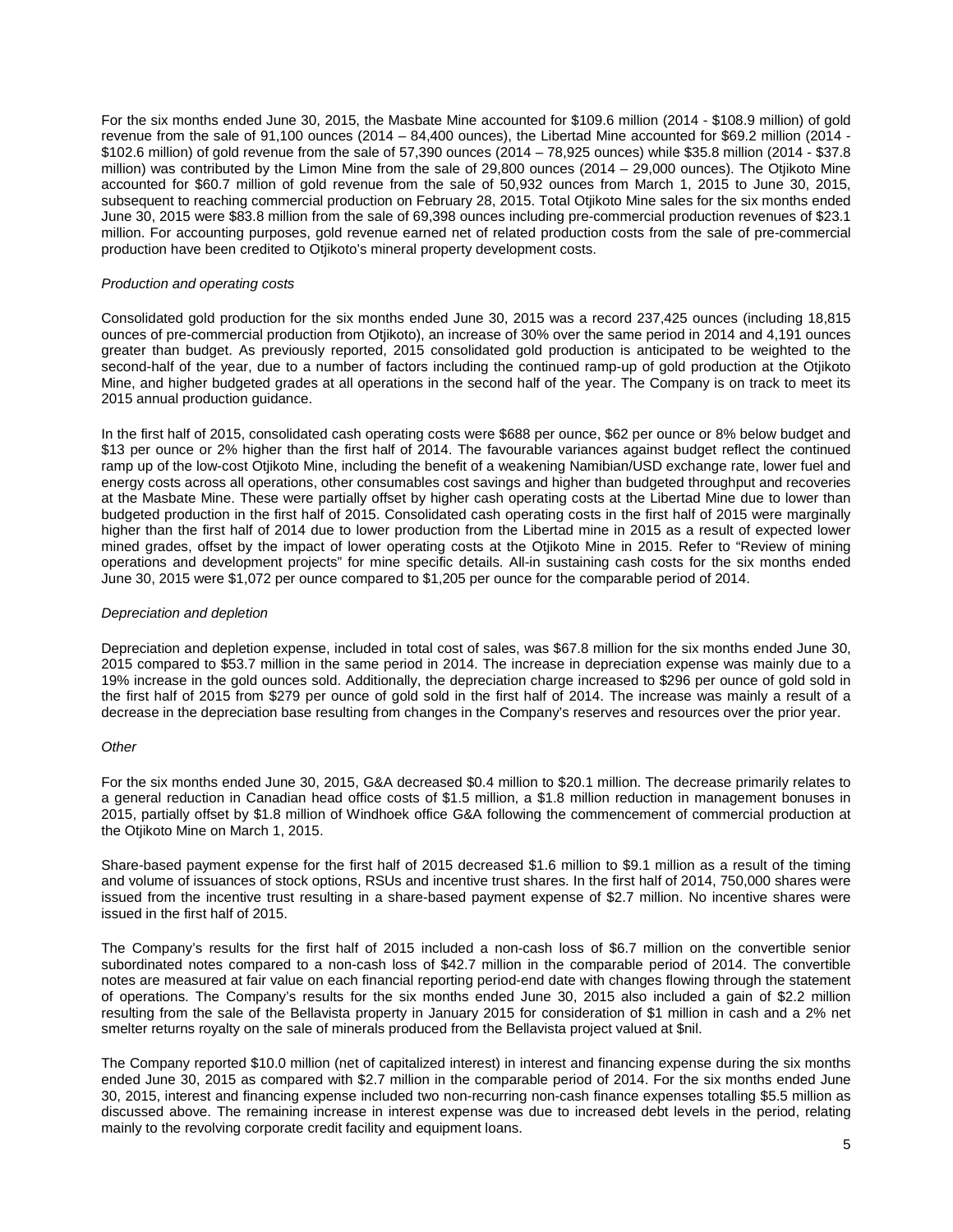For the six months ended June 30, 2015, the Company recorded \$5.8 million of unrealized losses on derivative instruments compared to an unrealized gain on derivative instruments of \$0.9 million for the comparable period of 2014. Upon entering into the New RCF, the Company transferred its existing gold forward contracts from the Old RCF lenders to the New RCF lenders. This novation of gold forward contracts led to them no longer being considered executory contracts and therefore are now included in the scope of IAS 39 with the result being that unrealized changes in fair value of the contracts must now be recorded in the statement of operations each reporting period. Consequently, on the date of novation, \$11.5 million relating to the fair value of the old contracts at the time of novation was treated as an unrealized loss on derivative instruments and \$2.5 million, relating to the cost of the novation, was treated as a financing charge as discussed above. Between the date of novation and June 30, 2015, an unrealized gain on derivative instruments of \$3.7 million was recorded in the statement of operations relating to these contracts. In addition at June 30, 2015, an unrealized gain of \$2.0 million on the Company's forward fuel price contracts was recorded.

For the six months ended June 30, 2015, the Company reported \$1.9 million in write-downs of its available-for-sale investments compared to \$3.0 million in the comparable period of 2014 due to continued decline in the market values of the underlying securities.

The Company recorded a net current income tax recovery of \$0.6 million in the first half of 2015 compared to a charge of \$15.4 million in the first half of 2014. The net recovery amount is a result of a number of factors including lower gold revenues at La Libertad in the first half of 2015 and a reversal of tax provisions previously accrued for tax assessments, which were settled in the first half of 2015.

For the six months ended June 30, 2015, the Company generated a net loss of \$16.4 million (\$0.02 per share) compared to net loss of \$35.5 million (\$0.05 per share) in the comparable period of 2014. Adjusted net income (refer to "*Non-IFRS Measures"*) for the first half of 2015 was \$9.5 million (\$0.01 per share) compared to \$19.3 million (\$0.03 per share) in the first half of 2014. Adjusted net income in the first half of 2015 primarily excluded a non-cash mark-to-market loss of \$6.7 million relating to the overall change in fair value of the Company's convertible senior subordinated notes, share-based payments of \$9.1 million, unrealized losses on derivative instruments of \$5.8 million, non-recurring non-cash interest and financing expenses of \$5.5 million and the gain on sale of the Bellavista property of \$2.2 million.

Cash flow from operating activities was \$93.0 million (\$0.10 per share) in the first half of 2015 compared to \$42.4 million (\$0.06 per share) in the first half of 2014 resulting from a positive working capital change of \$38.2 million and a decrease in new long-term value added tax receivables of \$4.3 million. The main changes in working capital related to value-added and other tax receivables and inventories. In the first half of 2014, cashflows were negatively impacted by \$11.7 million relating to the timing of Otjikoto Mine construction VAT recoveries. This was not repeated in the first half of 2015. The six months ended June 30, 2015 also benefitted from the drawdown of the ore stockpile at the Masbate Mine in the amount of \$7.6 million.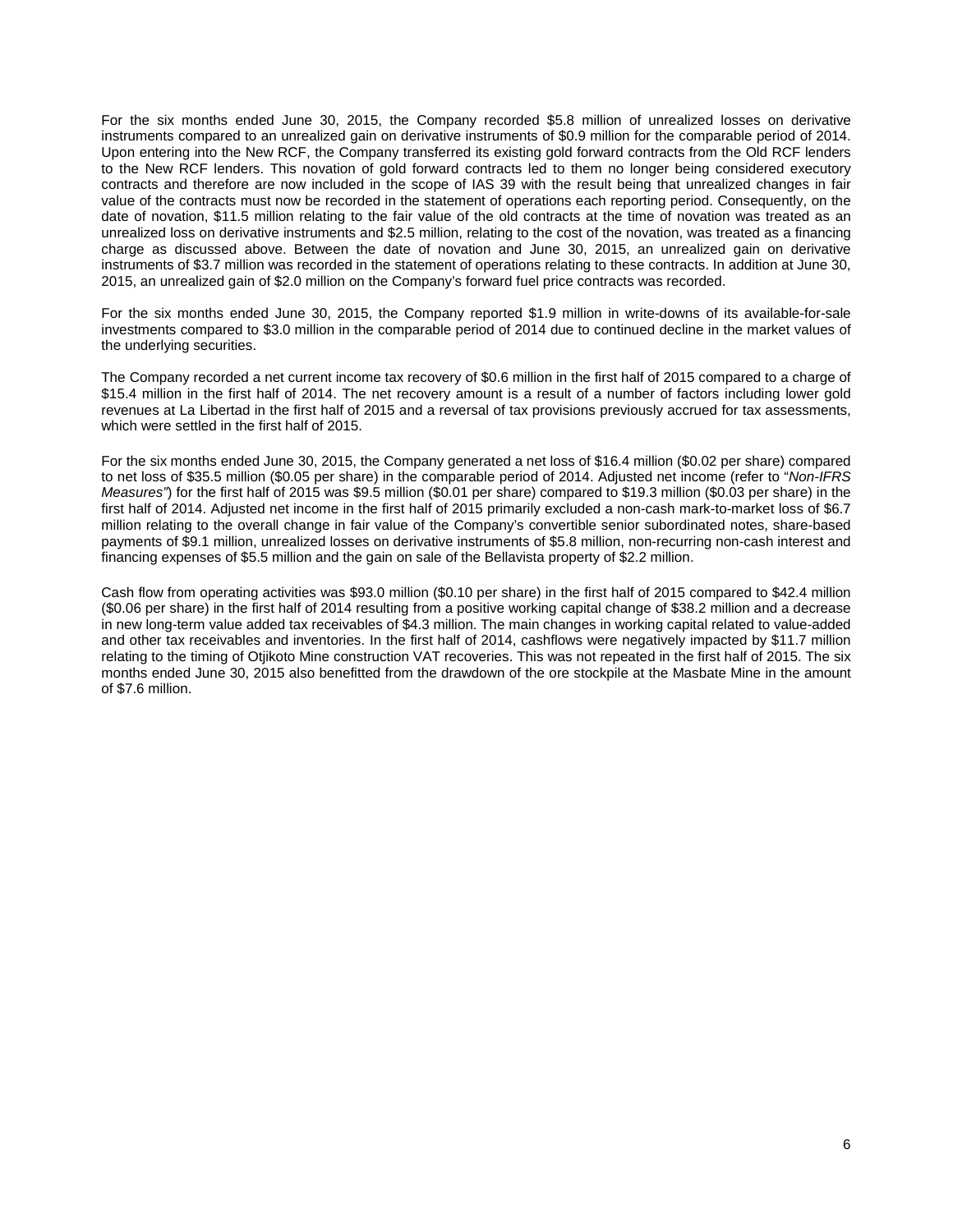# **REVIEW OF MINING OPERATIONS AND DEVELOPMENT PROJECTS**

#### *Masbate Mine – Philippines*

|                                                  | Three months ended<br>June 30<br>(unaudited) |           |           | Six months ended<br>June 30<br>(unaudited) |  |
|--------------------------------------------------|----------------------------------------------|-----------|-----------|--------------------------------------------|--|
|                                                  | 2015                                         | 2014      | 2015      | 2014                                       |  |
| Gold revenue (\$ in thousands)                   | 41,180                                       | 48,221    | 109,628   | 108,928                                    |  |
| Gold sold (ounces)                               | 34,600                                       | 37,600    | 91,100    | 84,400                                     |  |
| Average realized gold price (\$/ ounce)          | 1,190                                        | 1,282     | 1,203     | 1,291                                      |  |
| Tonnes of ore milled                             | 1,768,928                                    | 1,222,014 | 3,525,162 | 2,820,104                                  |  |
| Grade (grams/tonne)                              | 0.96                                         | 1.14      | 1.00      | 1.07                                       |  |
| Recovery (%)                                     | 75.8                                         | 82.6      | 77.2      | 81.6                                       |  |
| Gold production (ounces)                         | 41,236                                       | 36,901    | 87,477    | 79,477                                     |  |
| Cash operating $costs^{(1)}$ (\$/ ounce gold)    | 782                                          | 844       | 725       | 779                                        |  |
| Total cash costs <sup>(1)</sup> (\$/ ounce gold) | 844                                          | 896       | 786       | 830                                        |  |
| Capital expenditures (\$ in thousands)           | 11,940                                       | 16,404    | 16,066    | 25,935                                     |  |
| Exploration (\$ in thousands)                    | 1,179                                        | 776       | 2,382     | 2,435                                      |  |

*(1) A cautionary note regarding non-IFRS measures is included in the section titled "Non-IFRS Measures."* 

The Masbate Mine produced 41,236 ounces of gold in the second quarter of 2015, approximately 8% above budget and 12% higher compared to the second quarter of 2014. Gold production in the prior-year quarter had been impacted by the change-out of the old Masbate SAG mill with a new SAG mill during the month of June 2014. Gold production exceeded budget mainly due to better than expected mill throughput (1,768,928 tonnes compared to budget of 1,641,150 tonnes) and mill recoveries (75.8% compared to budget of 72.6%). The favourable variance for gold recoveries arose from higher than budgeted oxide ore being processed from the Colorado Pit and improvements in mill processing related to the installation of a lead nitrate dosing system. For the second quarter of 2015, 62% of the feed for the plant was oxide ore and 38% was a mix of transitional and fresh ore as compared to a budget of 43% oxide ore. The oxide source was from the Colorado Pit. The transitional and fresh material was sourced from the Main Vein and Panique pits. Both material types were supplemented by stockpile sources.

Masbate's cash operating costs in the second quarter of 2015 were \$782 per ounce, \$218 per ounce lower than budget and \$62 per ounce lower than in the prior-year quarter. Cash operating cash costs per ounce in the second quarter of 2015 benefitted from higher recoveries, lower fuel and energy costs and reduced small fleet use in constricted areas of the Colorado and Panique pits. Heavy fuel oil purchases were \$0.37 per litre compared to a budget of \$0.49 per litre, resulting in power costs of \$0.13 per kWh versus a budget of \$0.16 per kWh. Diesel costs were \$0.54 per litre compared to a budget of \$0.66 per litre for the quarter.

Gold production at Masbate for the six months ended June 30, 2015 was 87,477 ounces, 2% above budget and 10% higher than in the six months ended June 30, 2014. Gold production for the six months ended June 30, 2015 increased over the prior year due to higher mill throughput (3,525,162 tonnes in 2015 compared to 2,820,104 tonnes in 2014) partially offset by lower grade and recoveries. In addition, gold production in the first six months of 2014 had been negatively impacted by the change-out of the old Masbate SAG mill with a new SAG mill during the month of June 2014.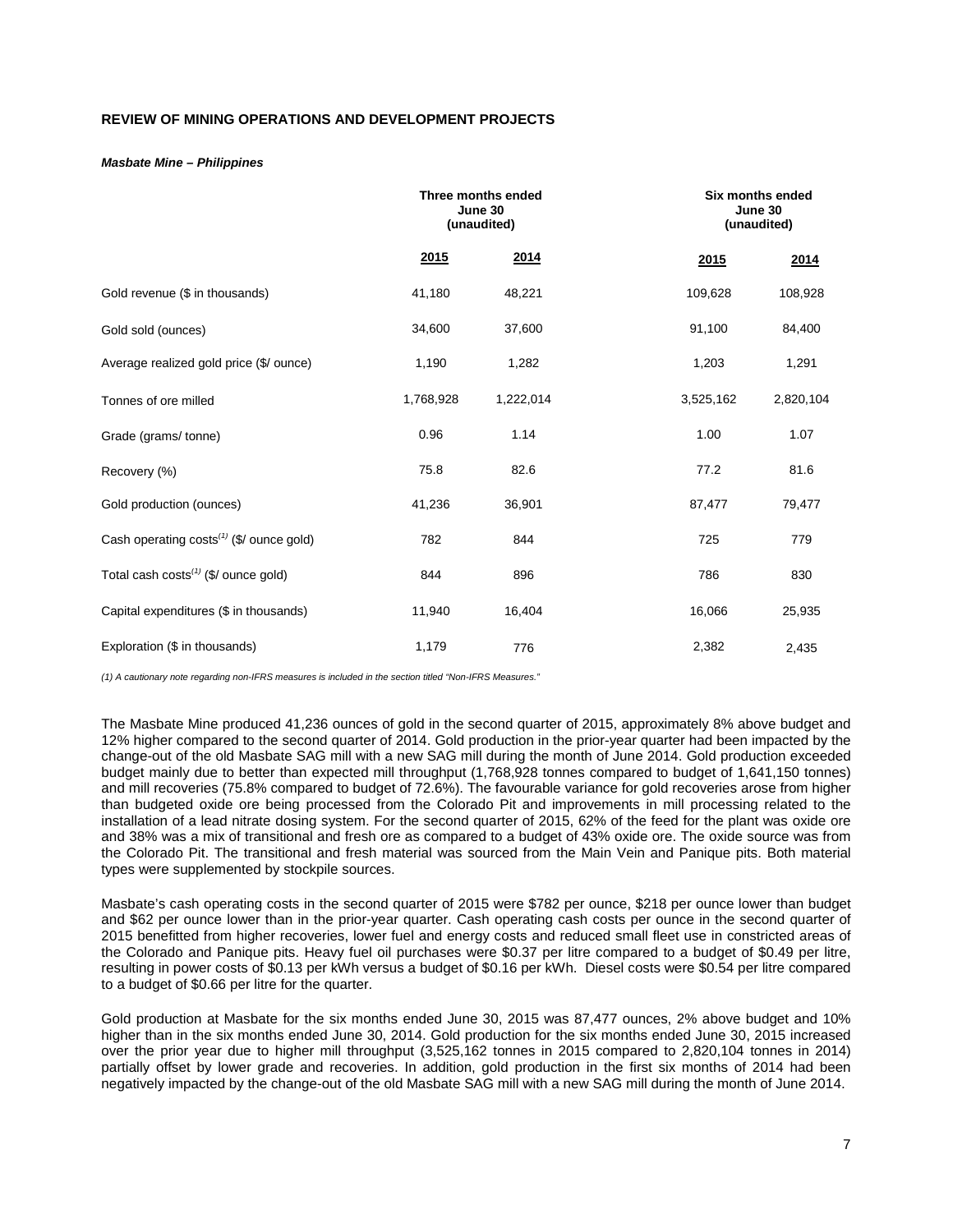Masbate's cash operating costs for the six months ended June 30, 2015 were \$725 per ounce, a reduction of \$54 per ounce from the prior year and \$132 per ounce under budget. Cost improvements for the six month period were driven by higher than budgeted throughput and reductions in fuel and energy costs.

Capital expenditures in the second quarter of 2015 totalled \$11.9 million which consisted mainly of prestripping (\$3.7 million), mine infrastructure projects (\$2.4 million), mine equipment (\$2.3 million), land purchases (\$0.7 million), plant initiatives such as the installation of a lead nitrate dosing system and goldroom modifications (\$0.5 million) and tailings line upgrades (\$0.4 million). Year-to-date capital expenditures totalled \$16.1 million, consisting mainly of prestripping (\$4.4 million), mine equipment (\$2.6 million), mine infrastructure projects such as accessing, dump and stockpile development (\$2.5 million), land purchases (\$1.5 million), process plant initiatives (\$1.1 million) and tailings line upgrades (\$0.4 million).

The Company has reviewed expansion case options for the process plant. Metallurgical results indicate that project economics are improved with a coarser grind size if leach retention time is in excess of 24 hours, and that modifications must be made to the plant to ensure that process throughput remains at 6.5 million tonnes per year as the ore feed becomes harder with a lower percentage of oxide ore. The expansion case may be revisited in the future should economic conditions change, to move to finer grind sizing or to add additional plant capacity.

The Company had budgeted \$10 million to install additional process tanks in 2015 to increase leach retention time. This project, originally scheduled for the third quarter 2015, was delayed to ensure that the specifications for tanks and agitators matched the designs for plant optimization. The tanks will be operational in the second quarter of 2016. The remaining work to ensure that plant capacity remains at 6.5 million tonnes per annum in the coming years will be done in 2016, at an anticipated additional cost of \$16 million.

In the first quarter of 2015, the extension of Masbate's income tax holiday was approved for an additional year to June 2016. The Company is in the process of applying for one additional year's extension to June 30, 2017.

The Masbate Mine is projected to produce between 170,000 to 180,000 ounces of gold in 2015 at a cash operating cost of approximately \$740 to \$775 per ounce.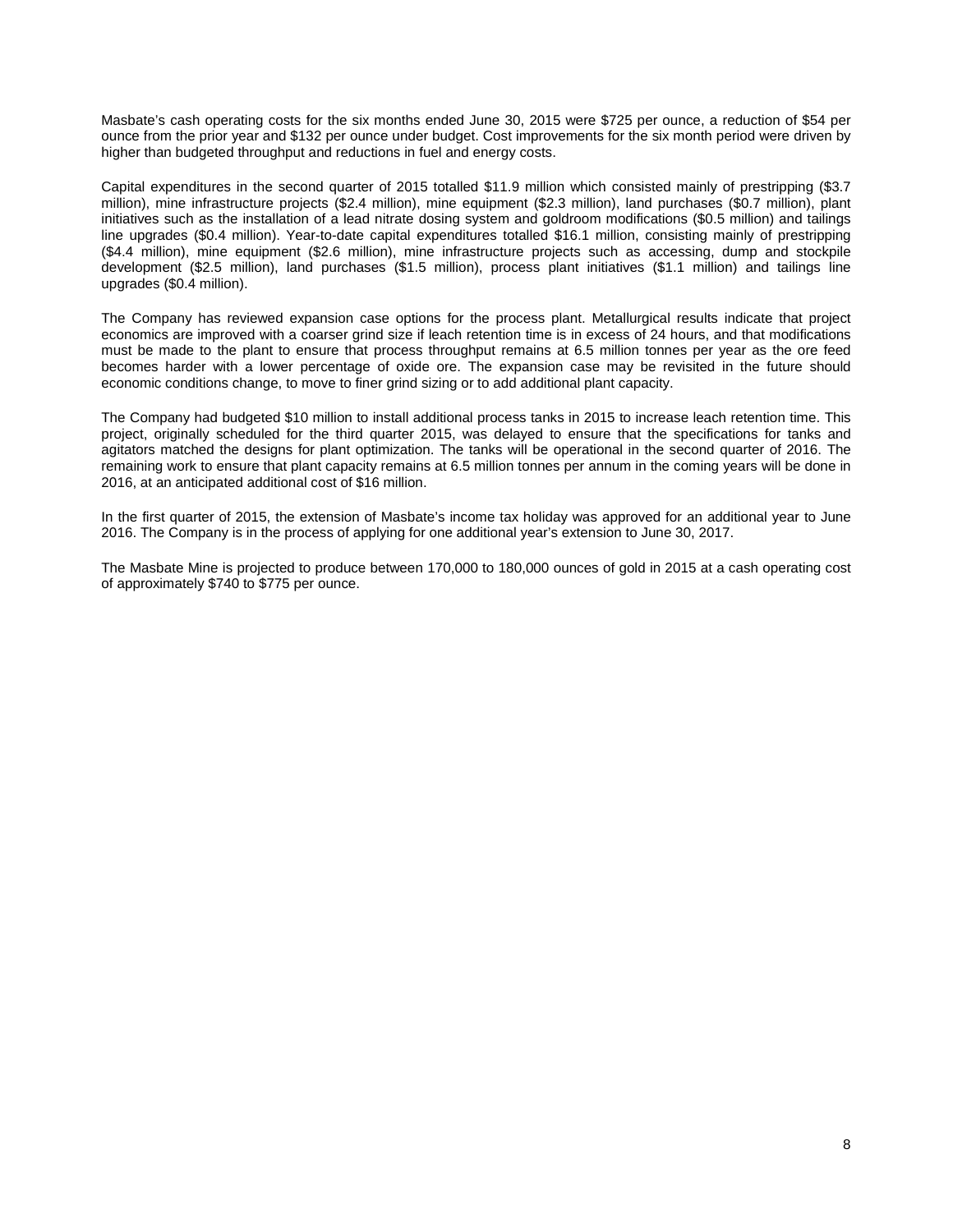### *Otjikoto Mine - Namibia*

|                                                                    | One month<br>ended March<br>31, 2015 (Post-<br><b>Commercial</b><br><b>Production)</b><br>(unaudited) | 31, 2015<br>(unaudited) | Three months Three months<br>2015<br>(unaudited) | <b>Four months</b><br>2015 (Post-<br><b>Commercial</b><br><b>Production)</b><br>(unaudited) | <b>Six months</b><br>ended March ended June 30, ended June 30, ended June 30,<br>2015<br>(unaudited) |
|--------------------------------------------------------------------|-------------------------------------------------------------------------------------------------------|-------------------------|--------------------------------------------------|---------------------------------------------------------------------------------------------|------------------------------------------------------------------------------------------------------|
| Gold revenue (\$ in thousands)                                     | 16,187                                                                                                | 39,281                  | 44,559                                           | 60,746                                                                                      | 83,840                                                                                               |
| Gold sold (ounces)                                                 | 13,683                                                                                                | 32,149                  | 37,249                                           | 50,932                                                                                      | 69,398                                                                                               |
| Average realized gold price (\$/ ounce)                            | 1,183                                                                                                 | 1,222                   | 1,196                                            | 1,193                                                                                       | 1,208                                                                                                |
| Tonnes of ore milled                                               | 237,712                                                                                               | 656,538                 | 711,462                                          | 949,174                                                                                     | 1,368,000                                                                                            |
| Grade (grams/tonne)                                                | 1.65                                                                                                  | 1.53                    | 1.63                                             | 1.64                                                                                        | 1.58                                                                                                 |
| Recovery (%)                                                       | 98.6                                                                                                  | 97.2                    | 98.7                                             | 98.7                                                                                        | 98.0                                                                                                 |
| Gold production (ounces)                                           | 12,319                                                                                                | 31,134                  | 36,963                                           | 49,282                                                                                      | 68,097                                                                                               |
| Cash operating costs <sup>(1)</sup> (\$/ ounce)                    | 477                                                                                                   | N/A                     | 485                                              | 483                                                                                         | N/A                                                                                                  |
| Total cash $costs^{(1)}$ (\$/ ounce)                               | 515                                                                                                   | N/A                     | 522                                              | 520                                                                                         | N/A                                                                                                  |
| Capital expenditures <sup><math>(2)</math></sup> (\$ in thousands) | N/A                                                                                                   | 13,526                  | 6,007                                            | N/A                                                                                         | 19,533                                                                                               |
| Exploration <sup>(2)</sup> (\$ in thousands)                       | N/A                                                                                                   | 802                     | 1,166                                            | N/A                                                                                         | 1,968                                                                                                |

*(1) A cautionary note regarding non-IFRS measures is included in the section titled "Non-IFRS Measures."*

*(2) Capital expenditures and exploration are presented on a quarterly basis only.*

In the second quarter of 2015, the first full quarter subsequent to achieving commercial production, Otjikoto produced 36,963 ounces of gold compared to its budget of 35,106 ounces and 31,134 ounces (including 18,815 ounces of precommercial production) in the first quarter of 2015. Based on the performance of the mill, and the fact that the Company met commercial production criteria of 30 consecutive days of mill throughput at 65% of nameplate capacity by February 28, 2015, the Otjikoto Gold Project declared commercial production as of that date.

Higher than budgeted gold production for the second quarter of 2015 was mainly the result of better than expected mill throughput (711,462 tonnes processed versus 624,112 tonnes budgeted) and mill recoveries (98.7% versus 95.6% budgeted). During the second quarter, the average daily mill throughput was approximately 7,900 tonnes of ore per day exceeding the design capacity of approximately 6,800 tonnes of ore per day. The average gold grade processed was 1.63 grams per tonne ("g/t") compared to budget of 1.83 g/t. The processed gold grade continues to increase towards budget as the mine optimizes mining grade control to reduce ore loss and dilution and continues to fine-tune the new onsite assay lab. This improvement is expected to continue as the mine gets below the complex upper oxide portion of the orebody and reaches primary ore.

During the first-half of 2015, Otjikoto produced 68,097 ounces of gold (including 18,815 ounces of pre-commercial production) compared to budget of 64,201 ounces.

Otjikoto's cash operating cost for the second quarter of 2015 was \$485 per ounce which was \$29 per ounce lower than budget. The reduction in costs per ounce was mainly attributable to higher gold production than budgeted, lower fuel prices and a weaker Namibian dollar/US dollar foreign exchange rate. Mining and processing costs were positively impacted by diesel and gasoline prices which were 10% lower than budget and HFO prices which were 16% lower than budget. For the three months ended June 30, 2015, reported cash operating costs in US dollars were also positively impacted by a 10% weaker Namibian dollar/US dollar foreign exchange rate than budgeted. These were partially offset by higher mining costs which were impacted by the procurement of mining equipment spares not being evenly spread throughout the year. Otjikoto's cash operating cost for the four months ended June 30, 2015 (commercial production was achieved February 28, 2015) was \$483 per ounce which was \$38 per ounce lower than budget.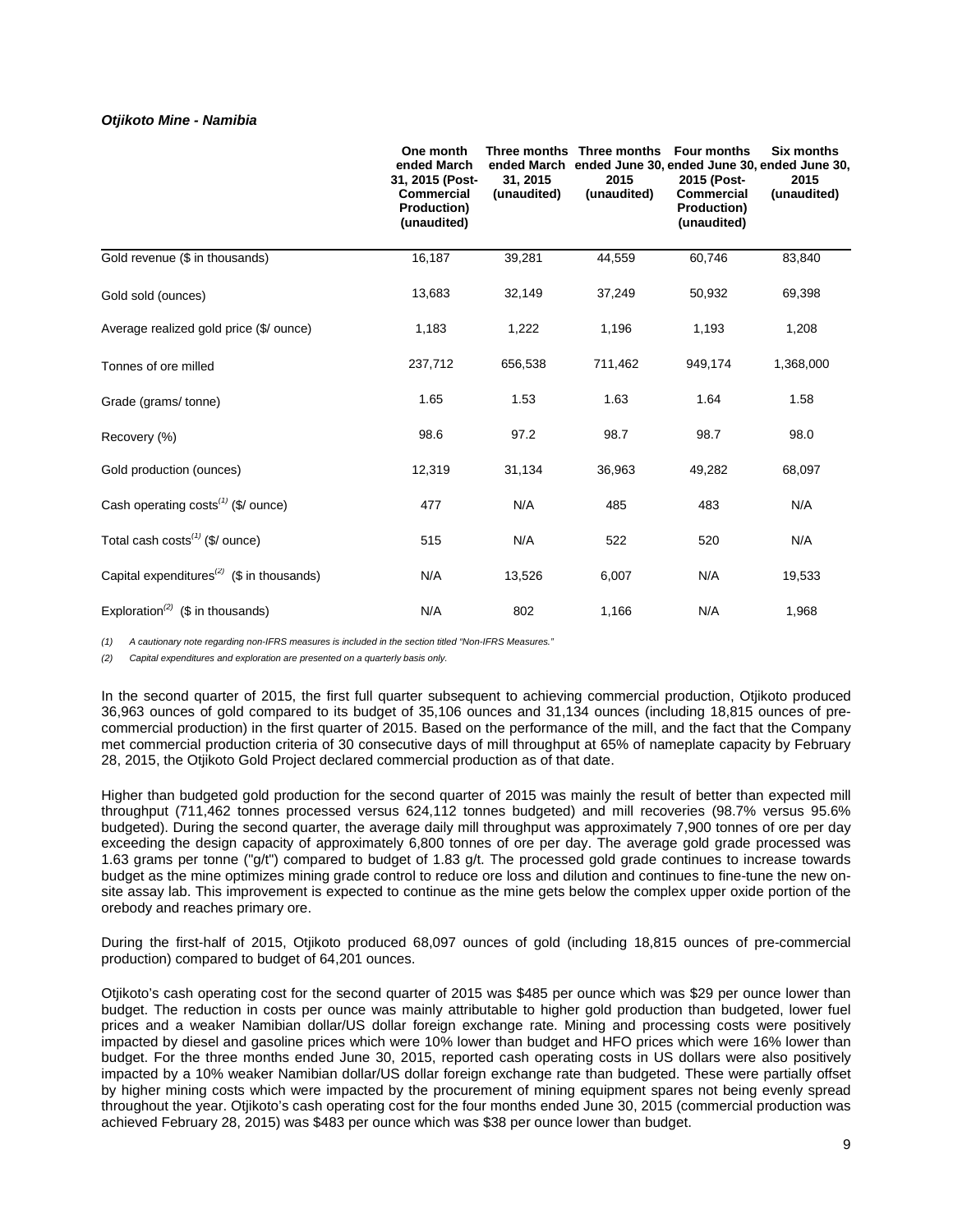Net capital expenditures in the second quarter of 2015 totalled \$6.1 million and included expansion costs of \$2.9 million and development costs of \$3.2 million, including \$1.6 million for deferred stripping. The Otjikoto Mine development costs included payments for the three months ended June 30, 2015 totalling \$2.6 million for capital costs incurred and liabilities accrued in 2014. Net capital expenditures in the first half of 2015 totalled \$19.6 million and included expansion costs of \$8.8 million (\$5.2 million for mobile equipment, \$3.6 million for the plant), a net cash inflow of \$7.1 million for precommercial sales proceeds offset by pre-commercial production costs (the pre-production revenue credited to Otjikoto's mineral property development costs was \$23.1 million from the sale of 18,466 ounces) and development costs of \$17.9 million. The Otjikoto Mine development costs included payments for the six months ended June 30, 2015 totalling \$11.7 million for capital costs incurred and liabilities accrued in 2014.

Expansion of the Otjikoto mill capacity from 2.5 million tonnes per year to 3.0 million tonnes per year continues on schedule and is expected to be completed by the end of September 2015. The planned two additional leach tanks have now been erected. Additionally, the pebble crusher and other mechanical equipment have arrived and have been installed. The remaining work includes some piping and electrical work to tie the circuit into existing facility.

For 2015, the Otjikoto Gold Mine in Namibia is expected to produce between 140,000 to 150,000 ounces of gold (including pre-commercial production) at a cash operating cost in the \$500 to \$525 per ounce range. All ore in 2015 will come from the existing Otjikoto pit. Once the planned mill expansion is completed in the third quarter of 2015, the Company expects that annual gold production from the main Otjikoto pit will increase significantly to approximately 200,000 ounces in 2016 and 2017. Otjikoto's gold production will also be enhanced by development of the Wolfshag zone, adjacent to the main Otjikoto pit. The Company expects to complete an updated mine plan by the end of 2015 which will incorporate open pit and underground mining from Wolfshag into the Otjikoto Mine Plan.

## *La Libertad Mine - Nicaragua*

|                                                  | Three months ended<br>June 30<br>(unaudited) |         |           | Six months ended<br>June 30<br>(unaudited) |  |
|--------------------------------------------------|----------------------------------------------|---------|-----------|--------------------------------------------|--|
|                                                  | <u>2015</u>                                  | 2014    | 2015      | 2014                                       |  |
| Gold revenue (\$ in thousands)                   | 31,703                                       | 52,602  | 69,238    | 102,599                                    |  |
| Gold sold (ounces)                               | 26,574                                       | 40,730  | 57,390    | 78,925                                     |  |
| Average realized gold price (\$/ ounce)          | 1,193                                        | 1,291   | 1,206     | 1,300                                      |  |
| Tonnes of ore milled                             | 573,807                                      | 549,270 | 1,141,813 | 1,095,584                                  |  |
| Grade (grams/tonne)                              | 1.60                                         | 2.26    | 1.53      | 2.31                                       |  |
| Recovery (%)                                     | 94.5                                         | 94.7    | 94.2      | 94.0                                       |  |
| Gold production (ounces)                         | 27,681                                       | 37,681  | 53,007    | 76,277                                     |  |
| Cash operating $costs^{(1)}$ (\$/ ounce gold)    | 813                                          | 553     | 826       | 547                                        |  |
| Total cash costs <sup>(1)</sup> (\$/ ounce gold) | 839                                          | 580     | 853       | 574                                        |  |
| Capital expenditures (\$ in thousands)           | 5,343                                        | 10,544  | 11,482    | 18,319                                     |  |
| Exploration (\$ in thousands)                    | 1,146                                        | 1,108   | 2,195     | 2,274                                      |  |

*(1) A cautionary note regarding non-IFRS measures is included in the section titled "Non-IFRS Measures."*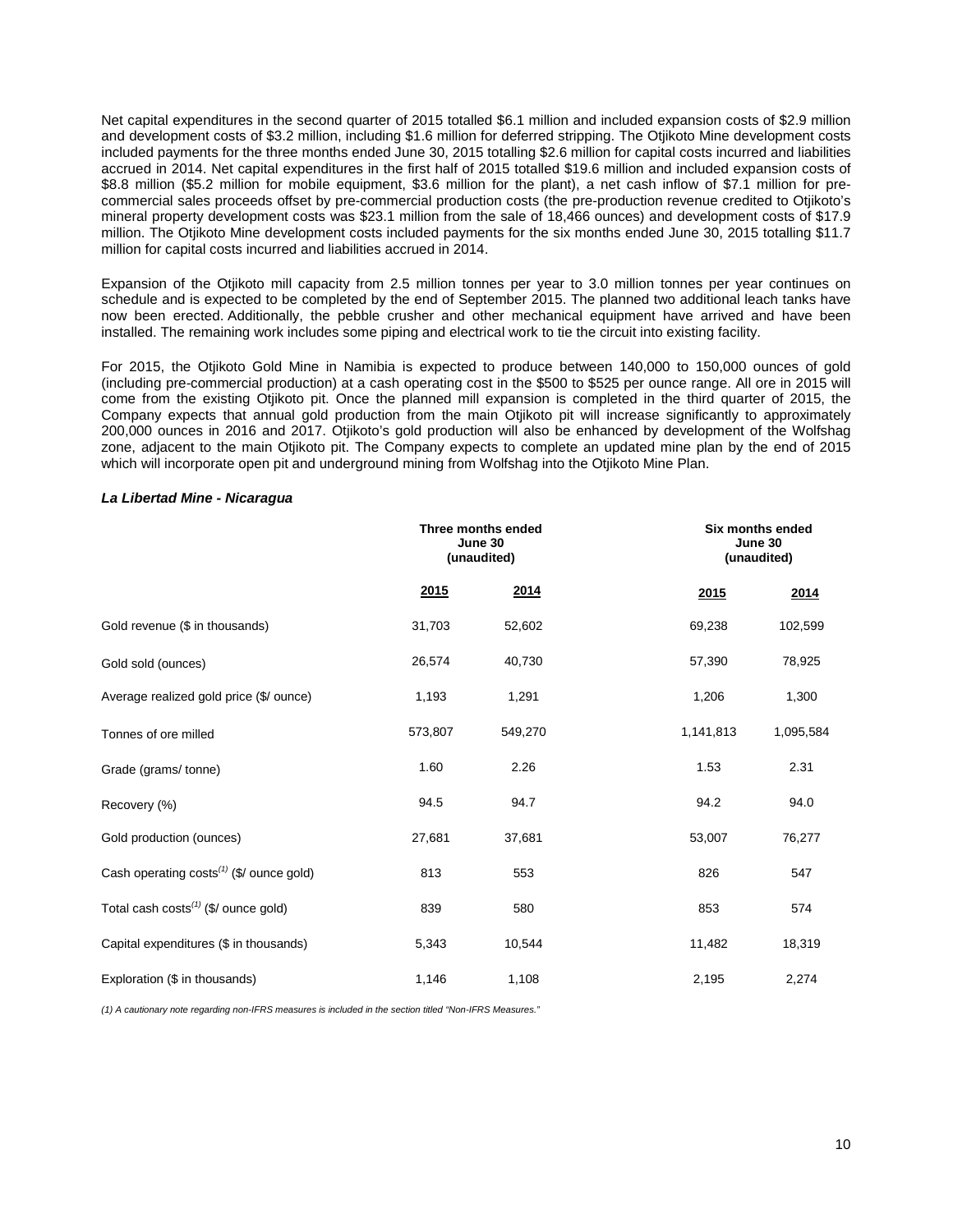In the second quarter of 2015, La Libertad Mine produced 27,681 ounces of gold compared to budget of 29,085 ounces. Gold production in the quarter was affected by short-term operating delays at the new higher grade Los Angeles and Jabali Antenna pits. As a result, head grades were lower than anticipated (1.60 g/t compared to budget of 1.73 g/t). Production at the new Los Angeles Pit commenced in June 2015, one month later than anticipated. The Jabali Antenna Pit is now anticipated to enter the production stream later in 2015, upon completion of permitting and resettlement activities. As expected, gold production in the second quarter of 2015 was lower compared to 37,681 ounces produced in the second quarter of 2014, as the prior-year quarter had benefited from higher grade ore being processed from the Crimea and Santa Maria pits which are no longer active. The plant continues to operate well processing 573,807 tonnes (Q2 2014 – 549,270 tonnes) in the quarter with gold recoveries averaging 94.5% (Q2 2014 – 94.7%). Gold production in 2015 from La Libertad is expected to be weighted to the second-half of the year, as the higher grade ore from the new Los Angeles and Jabali Antenna pits is mined and processed.

For the six months ended June 30, 2015, La Libertad produced 53,007 ounces of gold (2014 – 76,277 ounces), slightly below budget of 53,903 ounces. The lower production compared to the prior year is mainly driven by the factors impacting production in the second quarter as documented above.

La Libertad's cash operating costs in the second quarter of 2015 were \$813 per ounce, \$260 per ounce higher than in the second quarter 2014 due principally to lower gold production related to mine grade. Tonnes processed during the second quarter of 2015 were 4% higher than the second quarter of 2014, but the average grade was 29% lower, resulting in lower production and higher per ounce cash operating costs. Cash operating costs were \$70 per ounce higher than budget as a result of stockpile drawdowns and lower gold production which was grade related. For the first half of 2015, La Libertad's cash operating costs were \$826 per ounce, \$279 per ounce higher than the first half of 2014 and \$39 above budget. The increase over prior year actuals was driven by lower mine grades with the higher grade Crimea and Santa Maria pits having been mined out in 2014 and additional waste movement in 2015. The higher than budgeted per ounce cash operating costs was mainly grade related as La Libertad moves to new pit areas.

Capital expenditures in the second quarter of 2015 totalled \$5.3 million which consisted mainly of tailing storage facility design and construction (\$3.7 million), mine projects and improvements (\$0.5 million), prestripping (\$0.6 million), resettlement work (\$0.3 million), and process plant equipment and improvements (\$0.2 million). Year-to-date capital expenditures totalled \$11.5 million, consisting mainly of tailings storage facility design and construction (\$6.3 million), prestripping (\$1.5 million), mine projects and improvements (\$1.3 million), resettlement work (\$0.4 million), and process plant equipment and improvements (\$1.1 million).

For the full-year 2015, gold production at La Libertad is now projected to be near the low end of its full-year guidance range of approximately 135,000 to 145,000 ounces of gold at a cash operating cost of approximately \$605 to \$635 per ounce.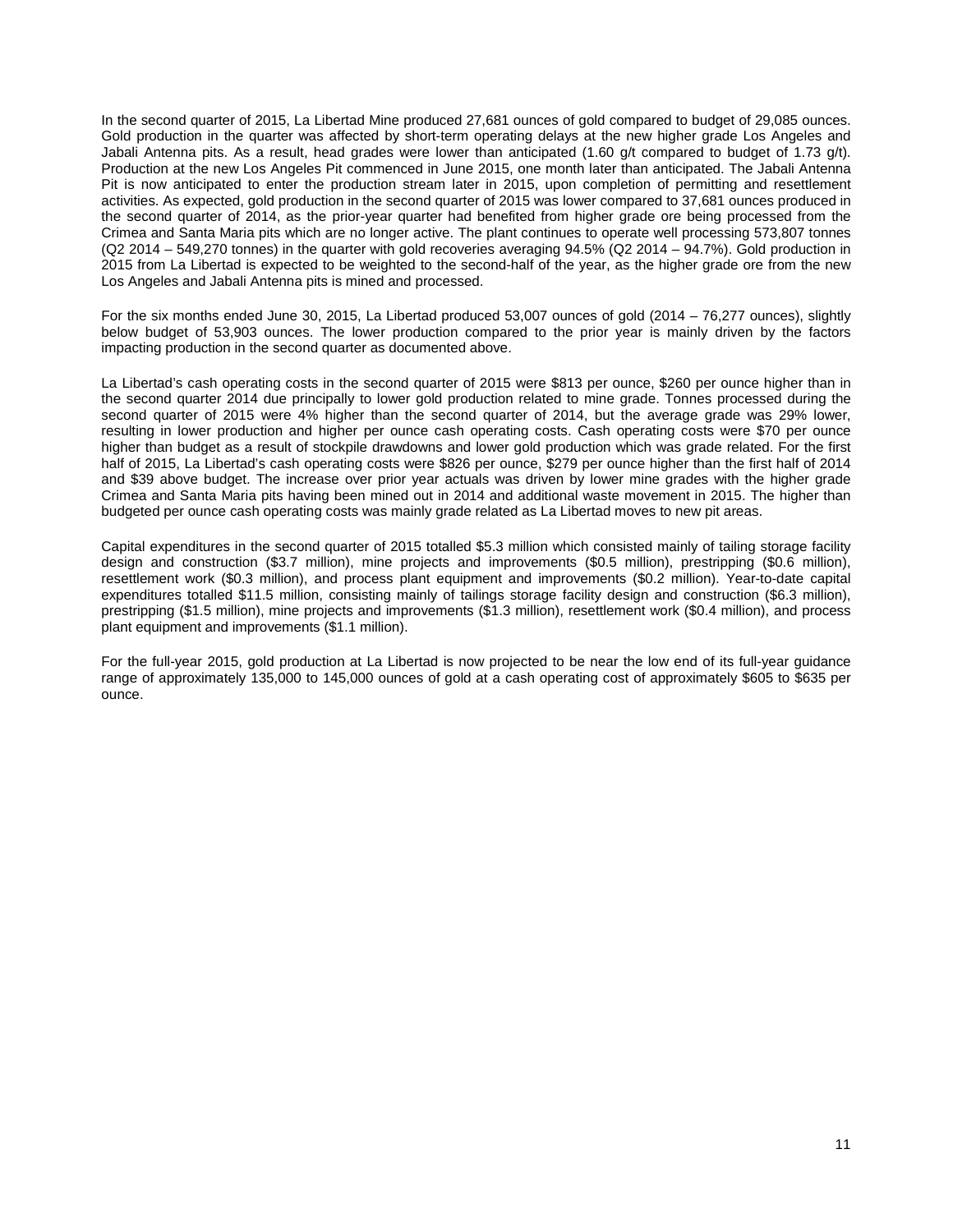# *Limon Mine – Nicaragua*

|                                         | Three months ended<br>June 30<br>(unaudited) |         |         | Six months ended<br>June 30<br>(unaudited) |  |
|-----------------------------------------|----------------------------------------------|---------|---------|--------------------------------------------|--|
|                                         | 2015                                         | 2014    | 2015    | 2014                                       |  |
| Gold revenue (\$ in thousands)          | 19,064                                       | 19,435  | 35,787  | 37,751                                     |  |
| Gold sold (ounces)                      | 16,000                                       | 15,000  | 29,800  | 29,000                                     |  |
| Average realized gold price (\$/ ounce) | 1,192                                        | 1,296   | 1,201   | 1,302                                      |  |
| Tonnes of ore milled                    | 125,079                                      | 121,119 | 247,757 | 237,131                                    |  |
| Grade (grams/tonne)                     | 4.13                                         | 3.11    | 3.84    | 3.77                                       |  |
| Recovery (%)                            | 94.4                                         | 91.4    | 94.3    | 91.2                                       |  |
| Gold production (ounces)                | 15,686                                       | 11,122  | 28,844  | 26,253                                     |  |
| Cash operating costs $(1)$ (\$/ ounce)  | 615                                          | 872     | 671     | 729                                        |  |
| Total cash $costs^{(1)}$ (\$/ ounce)    | 685                                          | 966     | 746     | 812                                        |  |
| Capital expenditures (\$ in thousands)  | 5,807                                        | 5,346   | 11,204  | 10,186                                     |  |
| Exploration (\$ in thousands)           | 1,091                                        | 1,161   | 1,938   | 2,140                                      |  |

*(1) A cautionary note regarding non-IFRS measures is included in the section titled "Non-IFRS Measures."*

The Limon Mine produced 15,686 ounces of gold in the second quarter of 2015, slightly above budget and 41% higher than in the same quarter last year. Gold production in the prior-year quarter had been affected by installation delays for a dewatering system at Santa Pancha 1 which impeded access to higher grade zones. The installation was successfully completed in early November 2014 and access to the higher grade stopes at Santa Pancha 1 commenced in December 2014. The process plant performed well in the second quarter of 2015 with mill throughput of 125,079 tonnes (Q2 2014 – 121,119 tonnes) and mill recoveries averaging 94.4% (Q2 2014 – 91.4%). The mill performance reflects ongoing improvements in downstream tank circuitry and cyclone improvements. The average gold grade processed was 4.13 g/t (Q2 2014 – 3.11 g/t). For the first-half of 2015, the Limon Mine produced 28,844 ounces of gold compared to 26,253 ounces in the first six months of 2014 and budget of 29,580 ounces.

Limon's cash operating costs in the second quarter of 2015 were \$615 per ounce, \$49 per ounce lower than budget and \$257 per ounce lower than in the prior-year quarter. Cash operating costs per ounce were lower than budget due to lower mining costs at Santa Pancha and lower processing costs across a number of areas, including lower power costs, lower liner costs, reduced consumable costs for leaching and lower general and administration costs. Second quarter 2015 cash operating costs were lower than the prior-year quarter primarily due to higher gold production in the second quarter of 2015 as discussed above. Cash operating costs were \$671 per ounce for the first half of 2015, approximately \$65 per ounce below budget and \$58 lower than the first half of 2014.

Capital expenditures in the second quarter of 2015 totalled \$5.8 million which consisted mainly of tailings dam expansion (\$3.2 million), underground deferred development (\$1.3 million), mine equipment and projects, (\$0.6 million) and process plant equipment and improvements (\$0.4 million). Year-to-date capital expenditures totalled \$11.2 million, consisting mainly of tailings dam expansion (\$5.5 million), underground deferred development (\$2.5 million), mine equipment and projects (\$2.3 million, mostly large underground equipment) and process plant equipment and improvements (\$0.5 million).

The Limon Mine is projected to produce approximately 55,000 to 65,000 ounces of gold in 2015 at a cash operating cost of approximately \$680 to \$710 per ounce.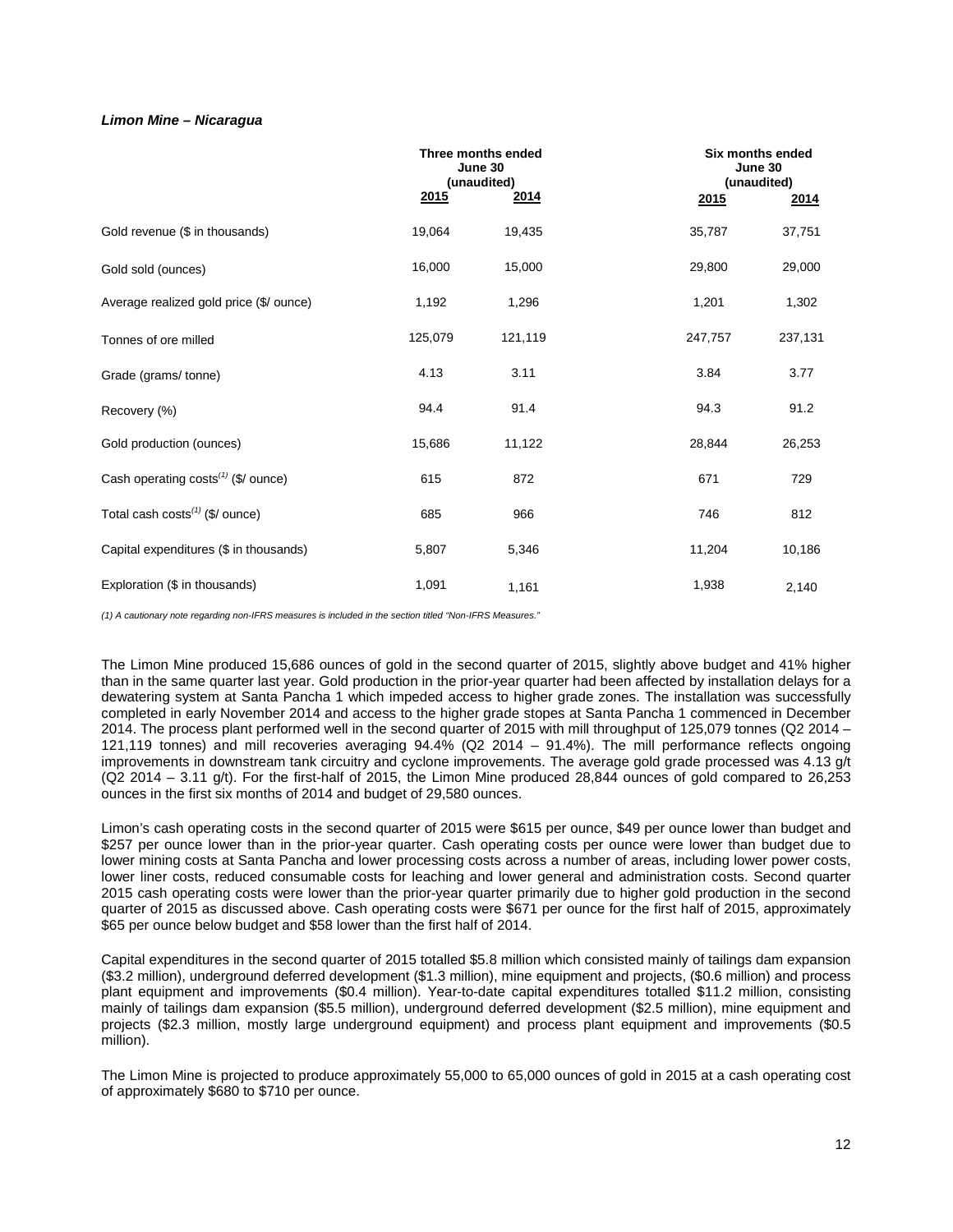# *Fekola Project - Mali*

On June 11, 2015, the Company announced the results of an optimized Feasibility Study for the Fekola Project in Mali which indicated robust economics. Highlights of the optimized Feasibility Study include:

- An open pit gold mine with an initial production life of mine ("LOM") of 12.5 years based on the probable mineral reserves;
- Average annual gold production for years one through seven of 350,000 ounces per year at a \$418 operating cash cost per ounce;
- Average annual LOM gold production of 276,000 ounces per year at an operating cash cost of \$552 per ounce;
- New open pit probable mineral reserves of 49.2 million tonnes at a grade of 2.35 g/t gold containing 3.72 million ounces of gold at a stripping ratio of 4.5:1;
- Average LOM gold recovery of 92.8% resulting in a total of 3.45 million ounces produced over the 12.5 year LOM;
- Estimated pre-production capital cost of \$395 million plus \$67 million of equipment financing. This does not include approximately \$37.9 million of early works, completed by the end of June 2015;
- At an indicated gold price of \$1,300 per ounce (the base case gold price used in the Feasibility Study), cumulative LOM pre-tax net cash-flow of \$1.66 billion. At a gold price of \$1,200 and \$1,100 per ounce (the sensitivity analysis indicated), cumulative LOM pre-tax net cash flow of \$1.34 billion and \$1.02 billion, respectively; and,
- At an indicated gold price of \$1,300 per ounce (the base case gold price used in the Feasibility Study), a net present value (at a 5% discount rate) of \$1.01 billion and pre-tax internal rate of return of 35%. At a gold price of \$1,200 and \$1,100 per ounce (the sensitivity analysis indicated), a net present value (at a 5% discount rate) of \$0.80 billion and \$0.58 billion, respectively, and pre-tax internal rate of return of 30% and 25%, respectively.

For additional details regarding the Feasibility Study, please refer to the Company's press release dated June 11, 2015 or the technical report in respect of the Feasibility Study which was filed on July 24, 2015, each of which may be found under B2Gold's corporate profile on SEDAR at [www.sedar.com.](http://www.sedar.com/) 

Initial construction activities at Fekola began in February 2015 led by core team members of the Otjikoto construction team. Early works included the assessment of construction equipment needs, purchasing and mobilization of required equipment and materials, hiring of local contractors and mobilization of key personnel. Early works construction included:

- improving the existing access road between Kenieba and the site (complete);
- construction of a new site access road (materially complete);
- construction of an on-site airstrip designed to allow personnel to fly directly in and out of the site (30% complete);
- commencement of construction of the camp pad and commencement of excavations within the mill footprint; and
- excavation and stockpiling of sand and gravel from the local river for construction purposes.

All critical tasks have been completed to allow the Company to continue with the development of the project through the 2015 rainy season which runs from late June through September. Additionally, a permanent camp has been ordered and is scheduled to arrive in Mali in October 2015. The construction schedule in the optimized Feasibility Study plans for gold production to commence at the end of the fourth quarter of 2017.

The initial 2015 budget for Fekola was \$38 million for the early earthworks and feasibility study costs and \$4 million for the feasibility study costs. Upon completion of the feasibility study, the 2015 Fekola construction budget was increased by \$62 million from \$38 million to \$100 million, which is expected to cover the purchase of additional plant and equipment, order of long-lead items and ongoing site development. The \$62 million uplift is the 2015 portion of the total expected feasibility construction costs of \$395 million discussed above.

The 2015 exploration program in Mali will include 19,300 meters of drilling at Fekola and targets around Fekola. In addition, other properties included in the Papillon acquisition will also be evaluated. The total exploration budget for 2015 is \$5.6 million.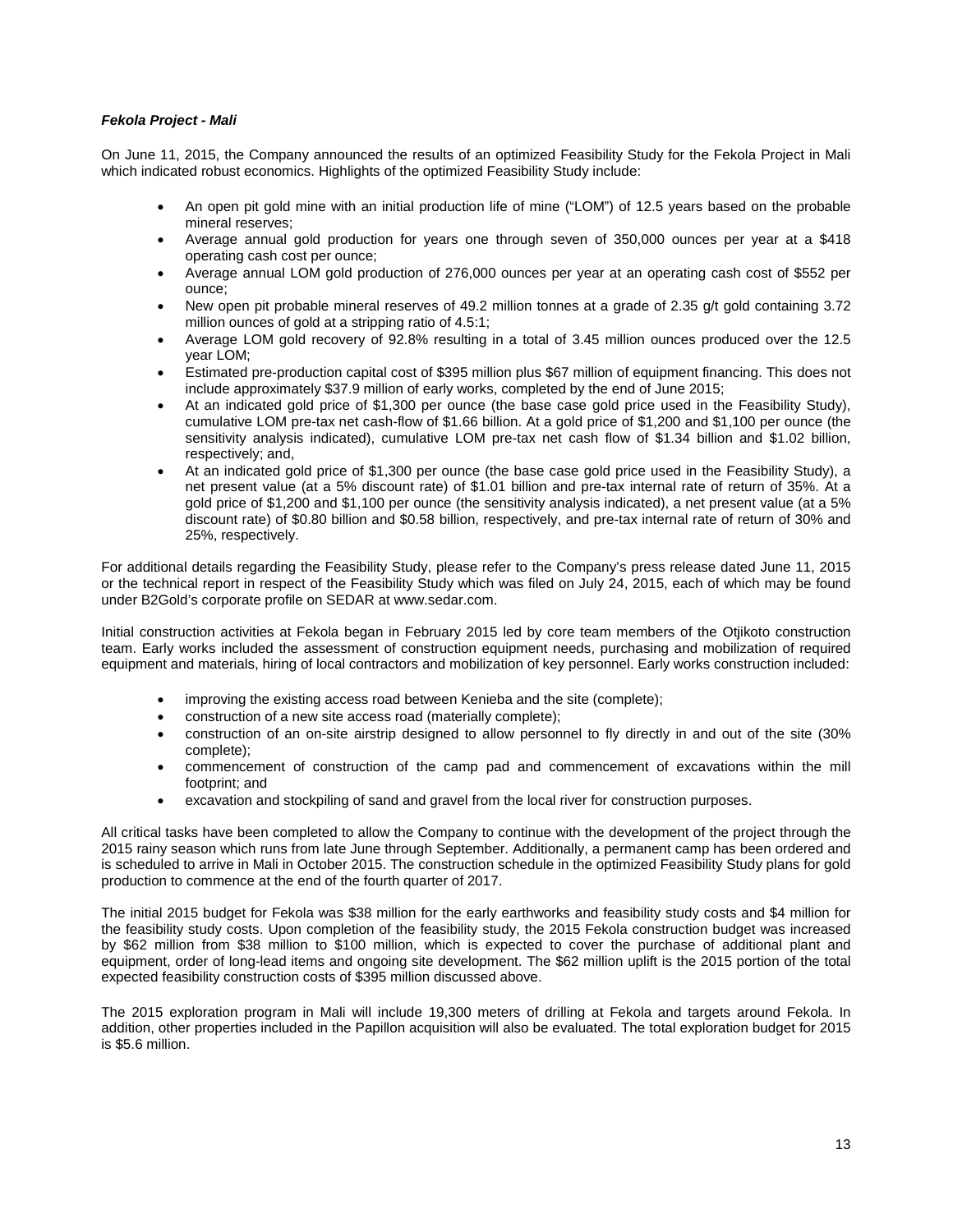In January 2015, the Company purchased the remaining 10% interest in Songhoi Resources SARL owned by a Malian company. The purchase price consisted of \$21.2 million in cash and common shares and the grant of a 1.65% net smelter royalty ("NSR") on the Fekola Project after deducting costs for smelting, refining and government fees. The cash and common shares are payable in three tranches: (1) \$5.7 million cash and \$6 million common shares were paid/issued on closing (paid), (2) \$2 million cash and \$4 million payable in cash or common shares at the holder's option on the first anniversary of the agreement date (January 18, 2015) and (3) \$1.5 million cash and \$2 million payable in cash or common shares at the holder's option upon achievement of commercial production at the Fekola Project.

The Company is in the process of creating a wholly-owned subsidiary company in Mali (the "Exploitation Company"). In conjunction with the negotiation of a related shareholder's agreement, the mining license currently held in Songhoi will be transferred to this company and the Government of Mali will take a free carried 10% equity interest in the Exploitation Company. The Malian Mining Code also allows the Government of Mali to purchase (at market terms) an additional 10% interest in the Exploitation Company. The Government of Mali has expressed an interest in acquiring an additional 10% interest and negotiations are on-going. If the Government of Mali is successful, and as anticipated, the final ownership of the Exploitation Company will be 80% by the Company and 20% by the Government of Mali. The Company has also begun the process of negotiating a new Mining Convention with the Government of Mali which will govern the procedural and economic parameters pursuant to which the Company will operate the Fekola Project. Creation of the Exploitation Company and negotiation of the Mining Convention are expected to be completed in the fourth quarter of 2015.

In 2005 Papillon, which was subsequently acquired by the Company, entered into an exclusive joint agreement with a local Malian company whereby Papillon agreed to pay the local Malian company 1% of any dividend received from any joint exploitation company formed in Mali. On March 19, 2015, the Company and the local Malian company signed an agreement whereby the rights described above were terminated. As consideration for these rights, B2Gold shares were issued for a total value of \$4 million and a cash payment of \$4 million. The 1% dividend is equivalent to a non-controlling interest as it would give the local Malian company a participation in the net assets of any joint exploitation company. As a result, the \$8 million consideration paid was recorded as a charge to retained deficit.

## *Kiaka Project – Burkina Faso*

An environmental and social impact assessment ("ESIA") was completed and submitted to the regulatory agencies in February 2014 and a permitting study to advance the Kiaka Project to an exploitation licence was completed and submitted to the Ministry of Mines and Energy in Burkina Faso in March 2014. The two permitting applications were based on processing 6 million tonnes per annum of higher grade ore at the plant while the lower grade ore is stockpiled, and uses a smaller pit that resulted in an improved ore to waste ratio. The Company completed the public consultation process and other requirements and formal approval of the ESIA was granted on April 15, 2015.

On July 15, 2015, the formal application for a mining license was submitted to the Ministry of Mines and Energy. Burkina Faso has adopted a new Mining Code which was published on July 16, 2015. The impact that this new Mining Code will have on Kiaka is currently under review.

A detailed metallurgical program has now been completed and this new information will become the basis for the feasibility update. The Company is currently evaluating its timeline for update of the feasibility study, based on current economic conditions.

# **LIQUIDITY AND CAPITAL RESOURCES**

As at June 30, 2015 the Company had cash and cash equivalents of \$109.7 million compared to cash and cash equivalents of \$132.6 million at December 31, 2014. Working capital at June 30, 2015 was \$136.8 million compared to working capital of \$175.0 million at December 31, 2014.

Cash flow from operating activities was \$34.3 million during the three months ended June 30, 2015 compared to \$24.0 million during same period in 2014 resulting from higher sales volume in the second quarter of 2015, including sales from the Otjikoto Mine. The higher sales volume was partially offset by lower gold prices in the second quarter of 2015. For the six months ended June 30, 2015, cash flow from operating activities was \$93.0 million compared to \$42.4 million in the same period of 2014 resulting from sales volume increases in the second quarter of 2015, a positive working capital change of \$38.2 million and a decrease in new long-term value added tax receivables of \$4.3 million. The main changes in working capital related to value-added and other tax receivables and inventories. In the first half of 2014, cashflows were negatively impacted by \$11.7 million relating to the timing of Otjikoto Mine construction VAT recoveries. This was not repeated in the first half of 2015. The six months ended June 30, 2015 also benefitted from the drawdown of the ore stockpile at the Masbate Mine in the amount of \$7.6 million.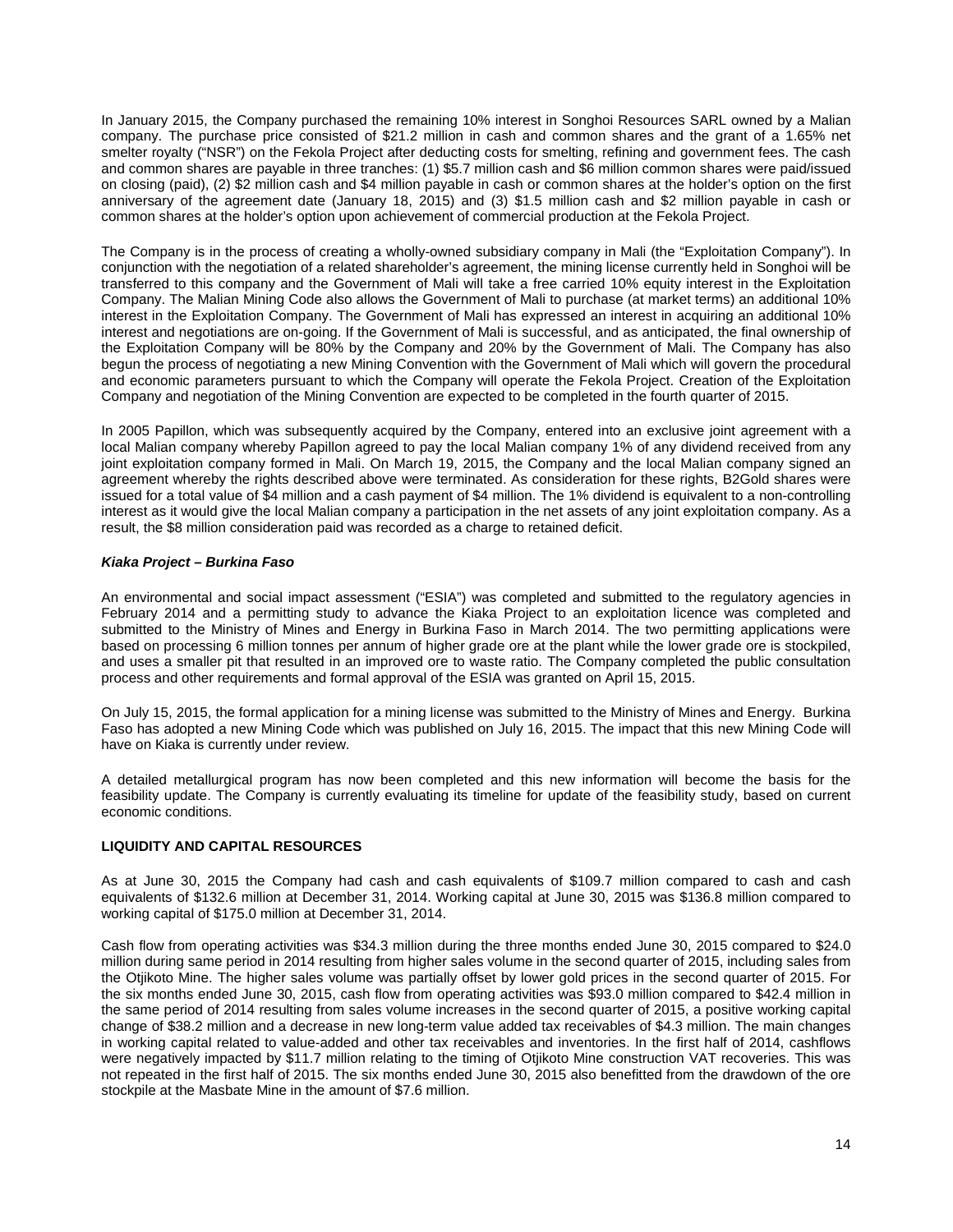On May 20, 2015, the Company signed a credit agreement with a syndicate of international banks for a New RCF for an aggregate amount of \$350 million. The New RCF also allows for an accordion feature whereby, upon receipt of additional binding commitments, the facility may be increased to \$450 million any time prior to the maturity date.

The term for the New RCF is four years, maturing on May 20, 2019, except that it shall become due on July 1, 2018 in the event that the Company's convertible notes, initially due on October 1, 2018, remain outstanding or the maturity date of the convertible notes has not been extended to at least 90 days after May 20, 2019. The New RCF will bear interest on a sliding scale of between Libor plus 2.25% to 3.25% based on the Company's consolidated net leverage ratio. Commitment fees for the undrawn portion of the facility will also be on a similar sliding scale basis of between 0.5% and 0.925%.

The Company has provided security on the New RCF in the form of a general security agreement from the Company granting a security interest over the Company's assets and pledges creating a charge over the shares of certain of the Company's direct and indirect subsidiaries. In connection with the New RCF, the Company must also maintain certain net tangible worth and ratios for leverage and interest coverage. As at June 30, 2015, the Company was in compliance with these debt covenants.

On June 11, 2015, the Company drew down \$150 million under the New RCF leaving an undrawn balance of \$200 million at June 30, 2015. The amount drawn was used to repay the cumulative amount drawn under the Old RCF, including \$25 million which the Company drew on the Old RCF in the second quarter of 2015. Further drawdowns on the New RCF will be utilized for general corporate purposes.

Transaction costs relating to the New RCF totalled \$6.1 million and are being recognized over the term of the facility using the effective interest rate method. The principal amount owing under the New RCF has been presented on the balance sheet net of the unamortized balance of transaction costs.

For the three and six months ended June 30, 2015, resource property expenditures totalled \$59.8 million and \$116.7 million, respectively with the most significant components being the Fekola Project with expenditures of \$19.4 million and \$37.9 million, respectively and the Otiikoto Mine with net capital expenditures of \$6.0 million and \$19.5 million, respectively. The Otjikoto's Mine net capital expenditures included a pre-production revenue offset of \$23.1 million. Commercial production was achieved ahead of schedule on February 28, 2015. The Otjikoto Mine development expenditures included payments for the six months ended June 30, 2015 totalling \$11.7 million for capital costs incurred and liabilities recorded in 2014. At June 30, 2015, there were no accounts payable and accrued liabilities outstanding for Otjikoto capital costs incurred but not paid.

As at June 30, 2015, the Company had the following commitments, in addition to those disclosed elsewhere in the MD&A:

- Payments of \$34.2 million for Fekola project equipment and development costs to be incurred within the next 12 months.
- Land payments of \$3.3 million (the Company's 49% share) with respect to the acquisition of land at the Gramalote project in Colombia. It is expected that \$0.5 million will be paid in 2015 and the remaining \$2.8 million in 2016.

In light of the recent downturn in the spot price of gold, the Company is undertaking a further detailed review of its existing projects to reduce costs. Initiatives being undertaken include, but are not limited to, preparation of alternate mine plans and sequencing using lower gold prices and higher cut-off grades, scale back of non-core development activity, rationalization of the Company's cost base and tax structure and reduction in capital, exploration and general and administrative costs. Over the past couple of years, the Company has already taken steps to streamline its operations and will continue to do so. The core activities of the Company remain its current mining operations and the construction of its Fekola Project. The Company's objective looking forward is to continue to optimize current mining operations, complete construction of the Fekola Mine and maintain a strong cash balance.

## *Derivative financial instruments*

The Company has a series of "zero-cost put/ call" collar contracts for gold with settlements scheduled between July 1, 2015 and December 31, 2018 with an average floor price of \$1,000 per ounce and an average ceiling price of \$1,721 per ounce. These derivative instruments were not designated as hedges by the Company and are recorded at their fair value at the end of each reporting period with changes in fair value recorded in the statement of operations. Adjustments to the market value are included in the statement of operations.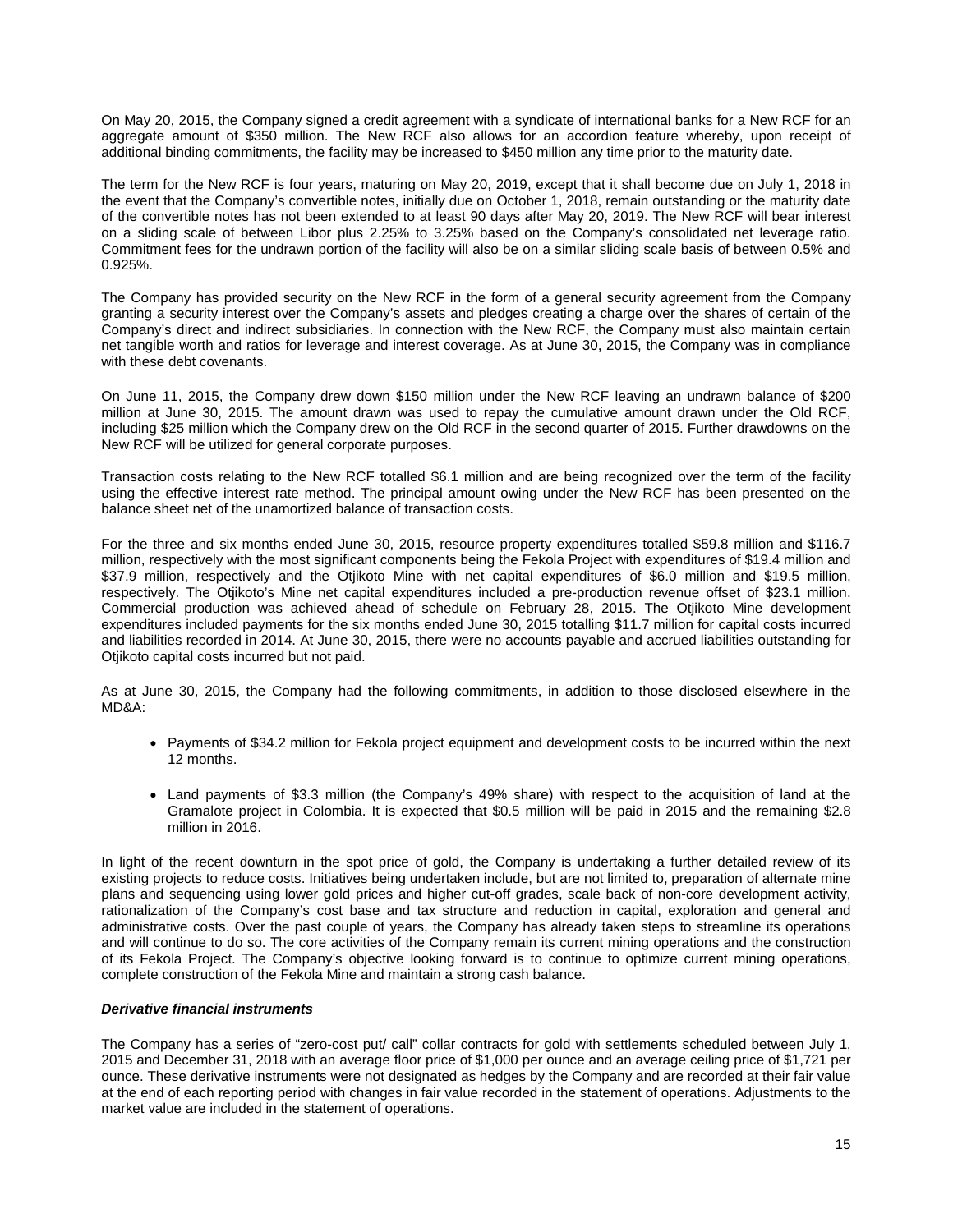As at June 30, 2015, the Company's gold collars had an estimated fair value of \$0.4 million. The following is a summary, by maturity dates, of the Company's gold collar contracts outstanding as at June 30, 2015:

|                                                                                                             | 2015           | 2016                  | 2017            | 2018                 |   | Total           |  |
|-------------------------------------------------------------------------------------------------------------|----------------|-----------------------|-----------------|----------------------|---|-----------------|--|
| Gold zero-cost collars:<br>Floor amount (ounces)<br>$\blacksquare$<br>Average floor price<br>$\blacksquare$ | 5.100<br>1.000 | \$<br>10.200<br>1.000 | 10.200<br>1.000 | \$<br>1.400<br>1.000 | S | 26,900<br>1,000 |  |
| Ceiling amount (ounces)<br>$\blacksquare$<br>Average ceiling price<br>$\blacksquare$                        | 9.150<br>1.721 | \$<br>18.300<br>1.721 | 18.300<br>1.721 | \$<br>2.100<br>1.700 |   | 47.850<br>1.721 |  |

In the fourth quarter of 2014 the Company entered into a series of forward contracts for the purchase of fuel oil, gas oil and diesel with settlements scheduled up to January 2017. These derivative instruments were not designated as hedges by the Company and are being recorded at their fair value at the end of each reporting period with changes in fair value recorded in the statement of operations. Adjustments to the market value are included in the statement of operations.

As at June 30, 2015, the Company's fuel forwards has an estimated fair value of \$(1.1) million. At June 30, 2015, the Company had the following fuel forwards outstanding:

|                                                                                                                         | 2015                 | 2016                 | 2017              |    | <b>Total</b>   |
|-------------------------------------------------------------------------------------------------------------------------|----------------------|----------------------|-------------------|----|----------------|
| Forward – fuel oil:<br>Litres (thousands)<br>$\blacksquare$<br>Average strike price<br>$\overline{\phantom{0}}$         | \$<br>10,020<br>0.40 | \$<br>10,906<br>0.38 | \$<br>840<br>0.38 | \$ | 21,766<br>0.39 |
| Forward – gas oil:<br>Litres (thousands)<br>Average strike price<br>٠.                                                  | \$<br>4,380<br>0.54  | \$<br>4,735<br>0.53  | \$<br>364<br>0.53 | \$ | 9,479<br>0.54  |
| Forward - diesel:<br>Litres (thousands)<br>$\overline{\phantom{0}}$<br>Average strike price<br>$\overline{\phantom{0}}$ | \$<br>4,285<br>0.50  | \$<br>4,403<br>0.53  | \$<br>335<br>0.53 | S  | 9,023<br>0.51  |

#### *Gold commitments and gold forwards*

Under the terms of the Old RCF, the Company was required to maintain gold forward contracts, within certain parameters, over the term of the facility in order to manage the risk of volatility in the Company's future operating income and reduce risk in respect of debt service obligations. These contracts were excluded from the scope of IAS 39 and were accounted for as executory contracts because they were entered into and continued to be held for the purpose of delivery in accordance with the Company's expected production schedule. Pursuant to this accounting treatment, no fair value gains and losses on these commodity contracts were recorded in the financial statements.

As at June 30, 2015, the following gold forward contracts with respect to the Otjikoto Project were outstanding and continue to be accounted for as executory contracts (by maturity dates):

|                                     | 2015   | 2016   | 2017   | 2018   | <b>Total</b> |
|-------------------------------------|--------|--------|--------|--------|--------------|
| Gold forward contracts:<br>- Ounces | 4.500  | 9,000  | 9,000  | 7,500  | 30,000       |
| - Average price per ounce (rand)    | 16,020 | 16,020 | 16,020 | 16,020 | 16,020       |

On June 11, 2015, in connection with the termination the Old RCF, the Company novated certain executory contracts required under the Old RCF to the counterparties of the New RCF. The novated contracts were repriced to include a \$2.5 million finance charge which has been included in interest and financing expense on the statement of operations.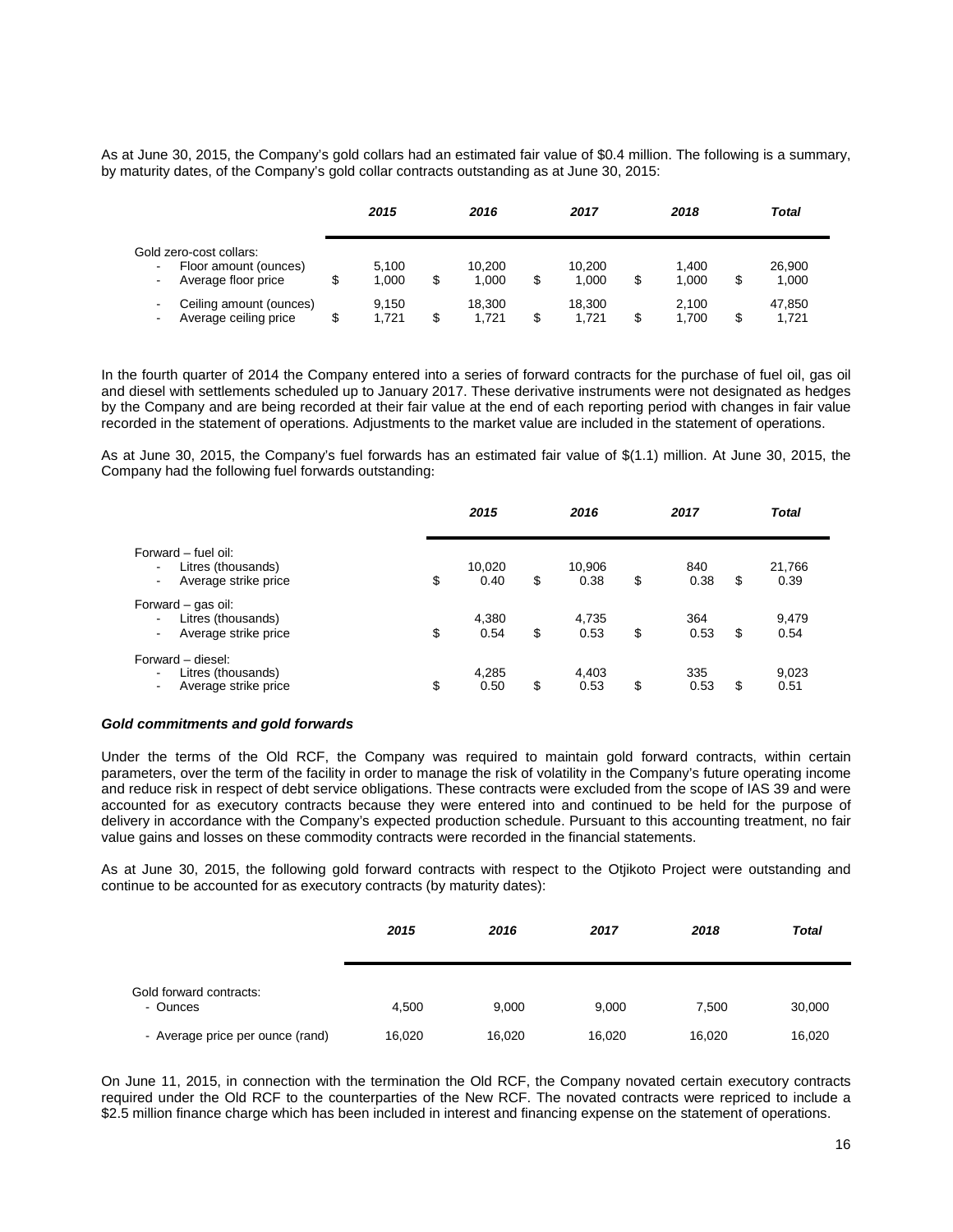This novation of gold forward contracts led to them no longer being excluded from the scope of IAS 39 with the result being that unrealized changes in fair value of the contracts must now be realized in the statement of operations each reporting period. Consequently, on the date of novation, \$11.5 million relating to the fair value of the old contracts at the time of novation was treated as an unrealized loss on derivative instruments and \$2.5 million, relating to the cost of the novation, was treated as a financing charge as discussed above. Between the date of novation and June 30, 2015, an unrealized gain on derivative instruments of \$3.7 million was recorded in the statement of operations relating to these contracts.

The Company also settled contracts for the sale of 29,900 ounces at an average exercise price of 15,895 rand per ounce with settlements scheduled between June 30, 2015 and December 31, 2018 for \$1.6 million. This has been recorded as part of realized losses on derivative instruments in the statement of operations.

As at June 30, 2015, the following gold forward contracts with respect to the Otjikoto Mine were outstanding (by maturity dates):

|                                     | 2015   | 2016   | 2017   | 2018   | <b>Total</b> |
|-------------------------------------|--------|--------|--------|--------|--------------|
| Gold forward contracts:<br>- Ounces | 12.498 | 33,186 | 35.916 | 35,916 | 117,516      |
| - Average price per ounce (rand)    | 14,819 | 15,002 | 15,044 | 15,044 | 15,008       |

The unrealized fair value of these contracts at June 30, 2015 was \$(10.4) million.

#### *Operating activities*

Cash flow from operating activities was \$34.3 million (\$0.04 per share) in the second quarter of 2015 compared to \$24.0 million (\$0.04 per share) in the second quarter of 2014. The increase in cash flow from operating activities of \$10.3 million during the three months ended June 30, 2015 compared to the same period in 2014 is the result of higher sales volume in the second quarter of 2015 reflecting the continued strong performance of the Company's operating mines, including the first full quarter of commercial production at the Otjikoto Mine. The higher sales volume was partially offset by lower realized gold prices in the second quarter of 2015.

Cash flow from operating activities was \$93.0 million (\$0.10 per share) in the first half of 2015 compared to \$42.4 million (\$0.06 per share) in the first half of 2014 resulting from a positive working capital change of \$38.2 million and a decrease in new long-term value added tax receivables of \$4.3 million. The main changes in working capital related to value-added and other tax receivables and inventories. In the first half of 2014, cashflows were negatively impacted by \$11.7 million relating to the timing of Otjikoto construction VAT recoveries. This was not repeated in the first half of 2015. The six months ended June 30, 2015 benefitted from the drawdown of the ore stockpile at the Masbate Mine in the amount of \$7.6 million.

## *Financing activities*

The Company's net cash from financing activities for the three and six months ended June 30, 2015 was \$11.2 million and \$11.6 million, respectively.

The Company made the following facility drawdowns, net of transaction costs during the three months ended June 30, 2015: Old RCF - \$25 million and New RCF - \$143.9 million. During the same period, the Company repaid the following facilities: Old RCF - \$150 million and Otjikoto equipment loan facility - \$1.7 million.

The Company made the following facility drawdowns, net of transaction costs during the six months ended June 30, 2015: Old RCF - \$25 million, New RCF - \$143.9 million and Otjikoto equipment loan facility - \$3.4 million. During the same period, the Company repaid the following facilities: Old RCF - \$150 million and Otjikoto equipment loan facility - \$3.4 million.

During the three and six months ended June 30, 2015, the Company made interest and commitment fee payments of \$5.6 million and \$7.1 million, respectively.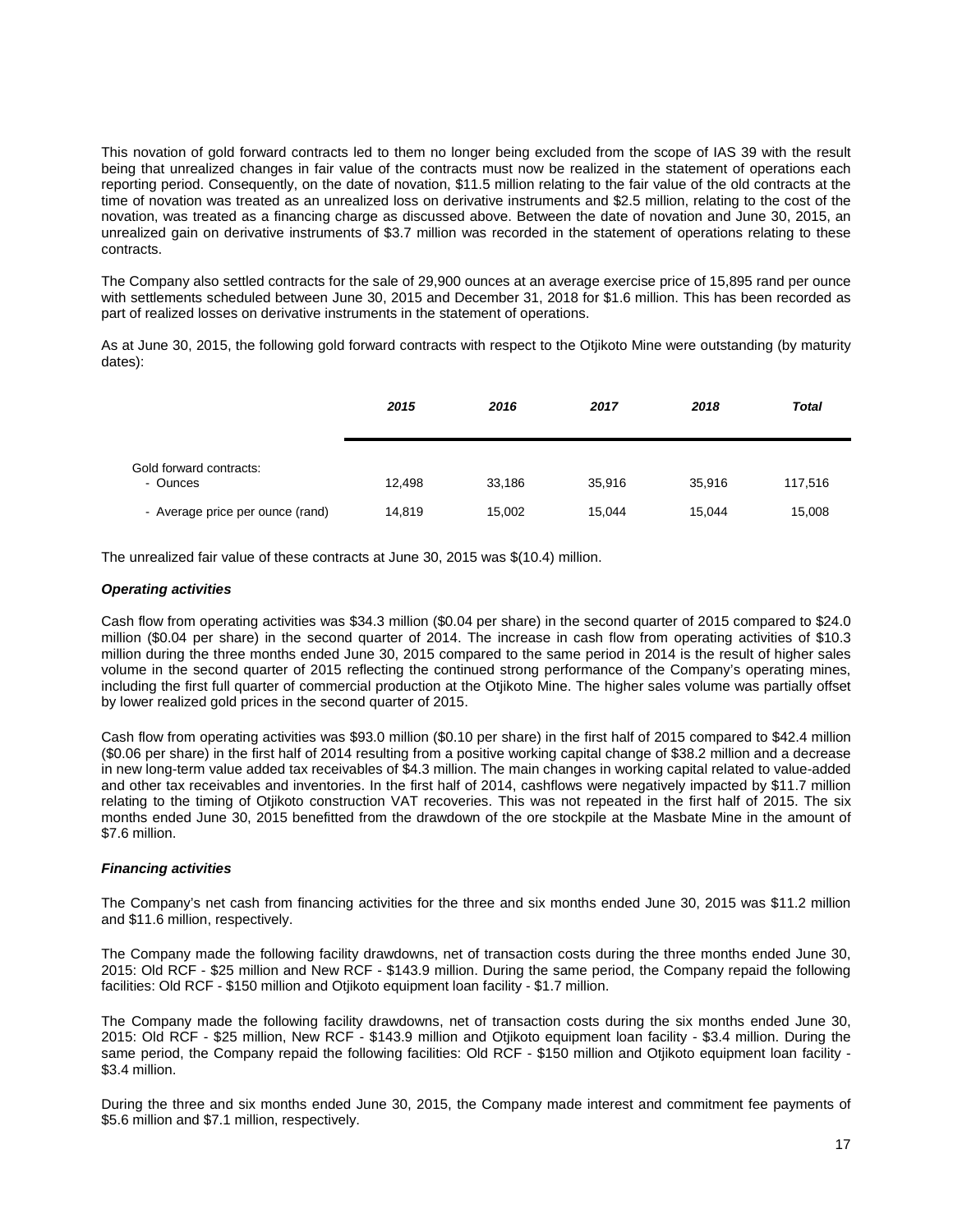#### *Investing activities*

During the three months ended June 30, 2015, capital expenditures on sustaining capital, pre-stripping and development at the Masbate Mine (see "Masbate Mine" section) totalled \$11.9 million (Q2 2014 - \$16.4 million), the Libertad Mine (see "La Libertad Mine" section) totalled \$5.3 million (Q2 2014 - \$10.5 million), and the Limon Mine (see "Limon Mine" section) totalled \$5.8 million (Q2 2014 - \$5.3 million). The Otjikoto Mine capital expenditures were \$6.0 million (Q2 2014 - \$42.2 million). Capital expenditures at the Fekola Project for the second quarter of 2015 were \$19.4 million and related to early road construction and site earthworks, including road construction and the acquisition of equipment.

### *Exploration*

Resource property expenditures on exploration are disclosed in the table below.

|                                     | Three months ended<br>June 30<br>(unaudited) |                       | Six months ended<br>June 30<br>(unaudited) |                       |  |
|-------------------------------------|----------------------------------------------|-----------------------|--------------------------------------------|-----------------------|--|
|                                     | <u>2015</u><br>\$<br>(000's)                 | 2014<br>\$<br>(000's) | <u> 2015</u><br>\$<br>(000's)              | 2014<br>\$<br>(000's) |  |
| Masbate, exploration                | 1,179                                        | 776                   | 2,382                                      | 2,435                 |  |
| Libertad Mine, exploration          | 1,146                                        | 1,108                 | 2,195                                      | 2,274                 |  |
| Limon Mine, exploration             | 1,091                                        | 1,161                 | 1,938                                      | 2,140                 |  |
| Otjikoto, exploration               | 1,166                                        | 1,679                 | 1,968                                      | 2,760                 |  |
| Kiaka, exploration                  | 1,561                                        | 1,672                 | 2,210                                      | 3,557                 |  |
| Calibre joint operation (Primavera) | 149                                          | 174                   | 566                                        | 508                   |  |
| Pavon                               | 299                                          | 1,134                 | 684                                        | 1,735                 |  |
| Other                               | 1,326                                        | 571                   | 1,756                                      | 1,044                 |  |
|                                     | 7,917                                        | 8,275                 | 13,699                                     | 16,453                |  |
|                                     |                                              |                       |                                            |                       |  |

#### *Masbate Mine*

The Masbate exploration budget for 2015 is approximately \$5.4 million including 13,100 meters of drilling. The program is now focused in the Pajo area. B2Gold's geological team believes there is good potential to increase the Masbate resources with additional exploration drilling.

#### *La Libertad Mine*

La Libertad exploration budget for 2015 is approximately \$5 million for a total of 13,100 metres of planned diamond drilling. The program comprises largely brownfields (near mine) drilling, including Jabali Antenna East infill drilling, Mojon underground potential and other targets to be developed. Regionally, the Libertad exploration program continues to generate targets within the mineral claim area. B2Gold's exploration team believe there is potential to extend the mine life at Libertad with underground and small open pit targets.

#### *Limon Mine*

The Limon exploration budget for 2015 is approximately \$4.2 million for a total of 9,400 metres of planned diamond drilling. The program largely comprises brownfields (near mine) drilling, including #8 shaft infill drilling, Veta Nueva area underground resource drilling and some blue-sky potential to the west of the property. Regionally, the exploration teams continue to follow up on extensions to the main vein systems and open pit potential up-dip of previously mined vein targets. Based on results to date, B2Gold's exploration team believes there is potential to further increase the current mine life of the Limon Mine.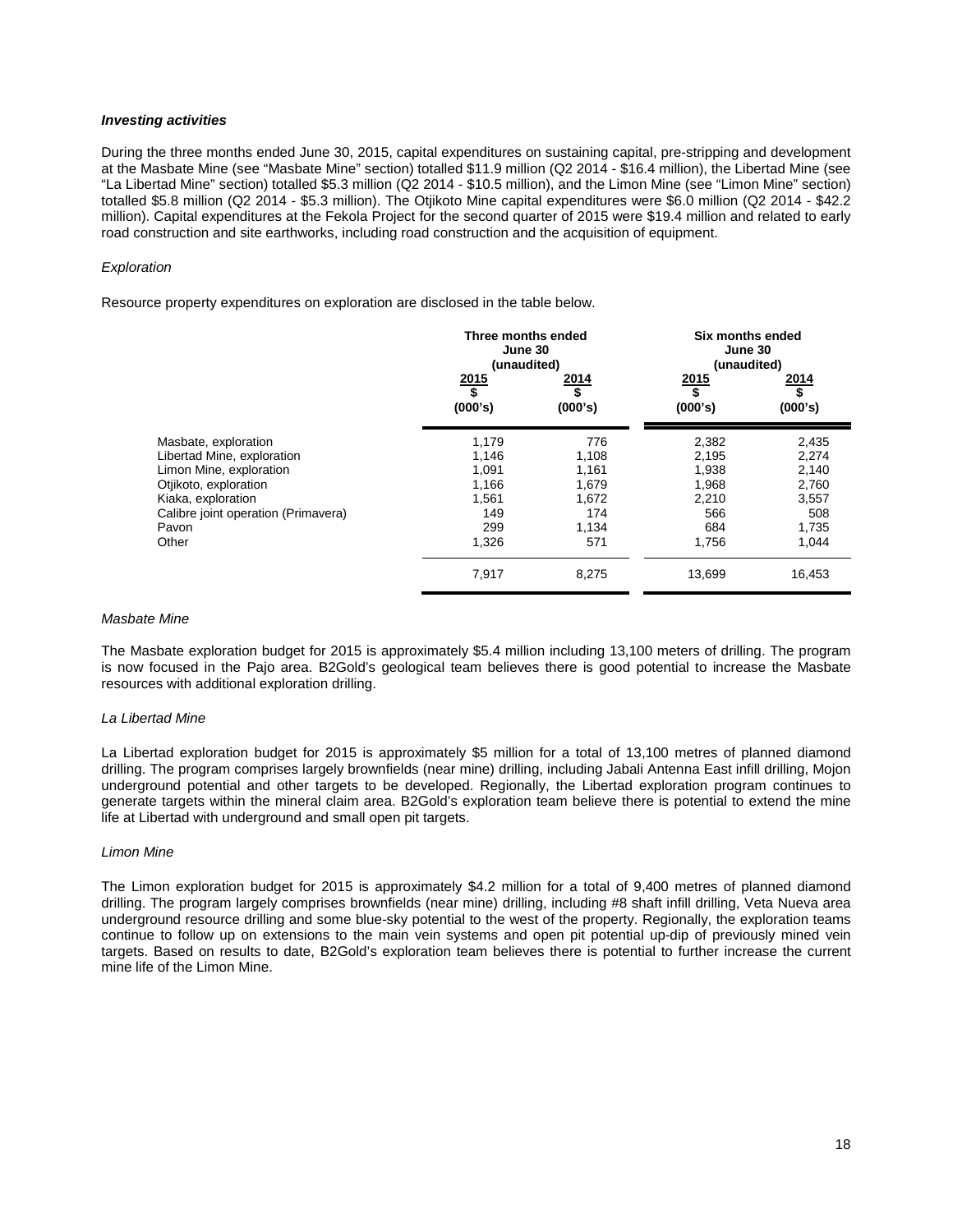## *Otjikoto*

On January 20, 2015, the Company announced updated mineral resource estimate for the Wolfshag zone. The updated inferred mineral resource contains 675,000 ounces of gold within 2.581 million tonnes grading 8.14 g/t gold utilizing a 3 g/t cut-off. This inferred resource is below a pit shell containing an additional 1.035 million tonnes at 2.81 g/t gold (93,000 ounces gold) in the indicated category. The Company expects to complete an updated mine plan by the end of 2015 which will incorporate open pit and underground mining from Wolfshag into the Otjikoto Mine Plan.

The 2015 exploration program around Otjikoto will include 18,700 meters in drilling to further test and infill the down plunge extension of the Wolfshag resource and to commence testing of the down plunge higher grade shoots at Otjikoto. The total exploration budget for 2015 is \$5.7 million.

# **CRITICAL ACCOUNTING ESTIMATES**

Full disclosure of the Company's accounting policies and significant accounting judgments and estimation uncertainties in accordance with IFRS can be found in Note 5 of its audited consolidated financial statements as at December 31, 2014. Management considers the following estimates to be the most critical in understanding the judgments involved in preparing the Company's interim consolidated financial statements and the uncertainties that could impact its results of operations, financial condition and cash flows:

- Ore reserve and resource estimates;
- Impairment of long-lived assets;
- Uncertain tax positions.

#### *Ore reserve and resource estimates*

Ore reserves are estimates of the amount of ore that can be economically and legally extracted from the Company's mining properties. The Company estimates its ore reserves and mineral resources based on information compiled by appropriately qualified persons relating to the geological data on the size, depth and shape of the ore body, and requires complex geological judgments to interpret the data. The estimation of recoverable reserves is based upon factors such as estimates of foreign exchange rates, commodity prices, future capital requirements, metallurgical recoveries, and production costs along with geological assumptions and judgments made in estimating the size, and grade of the ore body. Changes in the reserve or resource estimates may impact the carrying value of mining interests, mine restoration provisions, recognition of deferred tax assets, and depreciation and amortization charges.

## *Impairment of long-lived assets*

Long-lived assets are tested for impairment if there is an indicator of impairment. Calculating the estimated fair values of cash generating units ("CGU") for long-lived asset impairment tests requires management to make estimates and assumptions with respect to future production levels, mill recoveries, operating and capital costs in its life-of-mine plans, future metal prices, foreign exchange rates, and discount rates. Changes in any of the assumptions or estimates used in determining the fair values could impact the impairment analysis. Such changes could be material.

During the six months ended June 30, 2015, the market spot prices for gold declined; however, long term price did not differ significantly from the levels used in the most recent annual impairment tests. Management has concluded there are no impairment indicators at June 30, 2015. However, if the gold price continues to decline for an extended period of time, the Company may need to reassess its long-term gold price assumption. A significant decrease in the long-term gold price assumption would be an indicator of potential impairment for certain of the Company's long-lived assets.

## *Uncertain tax positions*

The Company is periodically subject to income tax audits at its operating mine locations. During the three and six months ended June 30, 2015, the Company settled some of the assessments resulting in a reduction in the provision and an associated income tax recovery of \$2 million. At June 30, 2015, the Company has a provision totalling \$4 million outstanding (December 31, 2014 - \$6 million) representing its best estimate of the outcome of current assessments. The Company is appealing the assessments received and the final outcome of such appeals are not determinable at this time. The provisions made to date may be subject to change and such change may be material.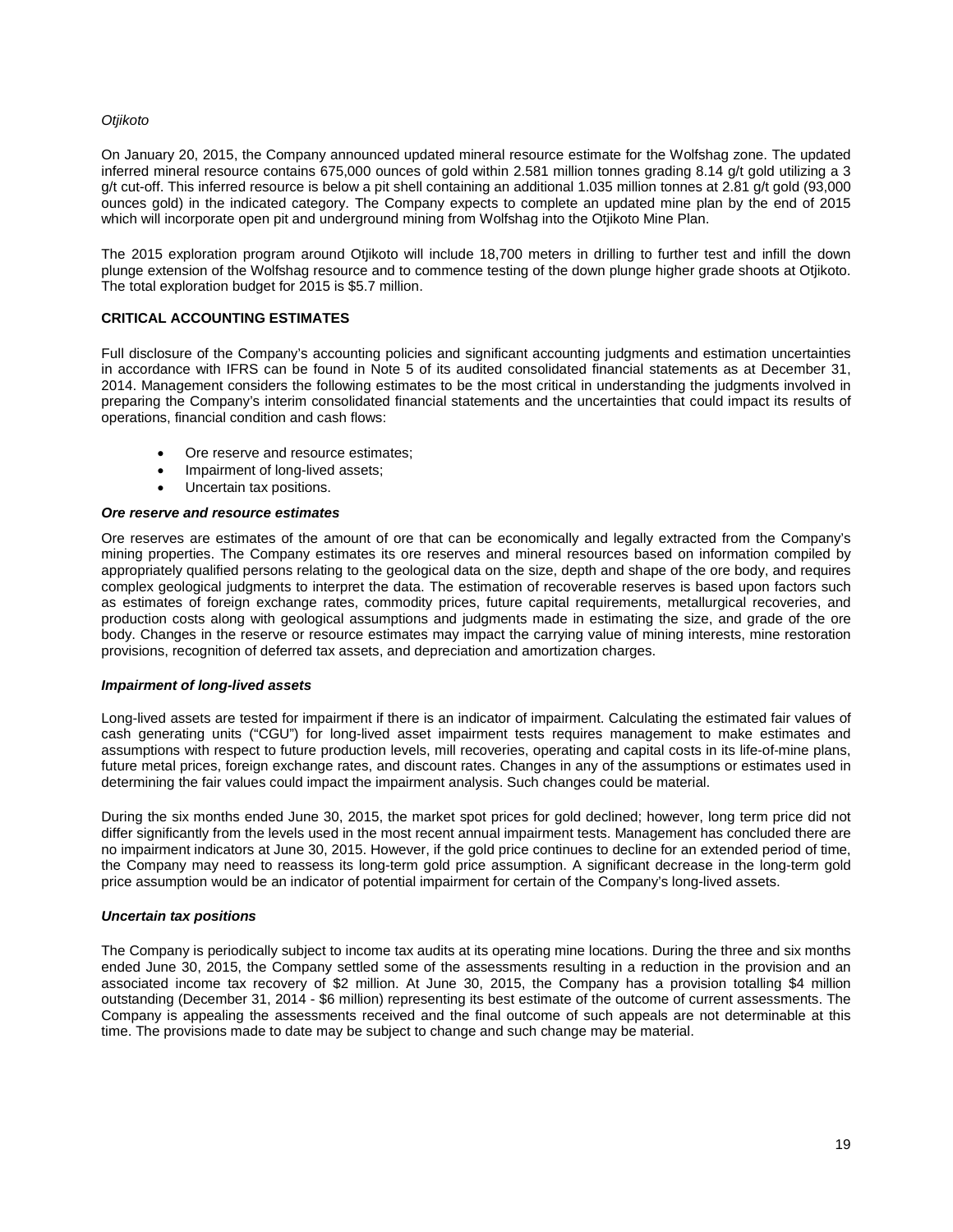## **RISKS AND UNCERTAINTIES**

The exploration and development of natural resources are highly speculative in nature and are subject to significant risks. For details of these risks, please refer to the risk factors set forth in the Company's AIF which could materially affect the Company's future operating results and could cause actual events to differ materially from those described in forward-looking statements relating to the Company. Additional risks and uncertainties not presently known to the Company or that the Company currently considers immaterial may also impair the business, operations and future prospects of the Company. If any of the risks actually occur, the business of the Company may be harmed and its financial condition and results of operations may suffer significantly.

## **INTERNAL CONTROL OVER FINANCIAL REPORTING**

The Company's management, with the participation of the Company's Chief Executive Officer and Chief Financial Officer are responsible for establishing and maintaining adequate internal control over financial reporting. The Company's internal control over financial reporting is a process designed to provide reasonable assurance regarding the reliability of financial reporting and the preparation of financial statements for external purposes in accordance with IFRS. Any system of internal control over financial reporting, no matter how well designed, has inherent limitations. As a result, even those systems determined to be effective can only provide reasonable assurance regarding the preparation of financial statements.

The Company's management has determined that there has been no change in the Company's internal control over financial reporting during the three months ended June 30, 2015, that has materially affected, or is reasonably likely to materially affect, the Company's internal control over financial reporting.

## **NON-IFRS MEASURES**

## *Cash operating costs per gold ounce and total cash costs per gold ounce*

''Cash operating costs per gold ounce'' and "total cash costs per gold ounce" are common financial performance measures in the gold mining industry but with no standard meaning under IFRS. Management believes that, in addition to conventional measures prepared in accordance with IFRS, certain investors use this information to evaluate our performance and ability to generate cash flow. Accordingly, it is intended to provide additional information and should not be considered in isolation or as a substitute for measures of performance prepared in accordance with IFRS. The measure, along with sales, is considered to be a key indicator of a Company's ability to generate earnings and cash flow from its mining operations.

Cash cost figures are calculated in accordance with a standard developed by The Gold Institute, which was a worldwide association of suppliers of gold and gold products and included leading North American gold producers. The Gold Institute ceased operations in 2002, but the standard is the accepted standard of reporting cash cost of production in North America. Adoption of the standard is voluntary and the cost measures presented may not be comparable to other similarly titled measures of other companies. Other companies may calculate these measures differently. Cash operating costs and total cash costs per ounce are derived from amounts included in the statement of operations and include mine site operating costs such as mining, processing, smelting, refining, transportation costs, royalties and production taxes, less silver by-product credits. The table below shows a reconciliation of cash operating costs per ounce and total cash costs per ounce to production costs: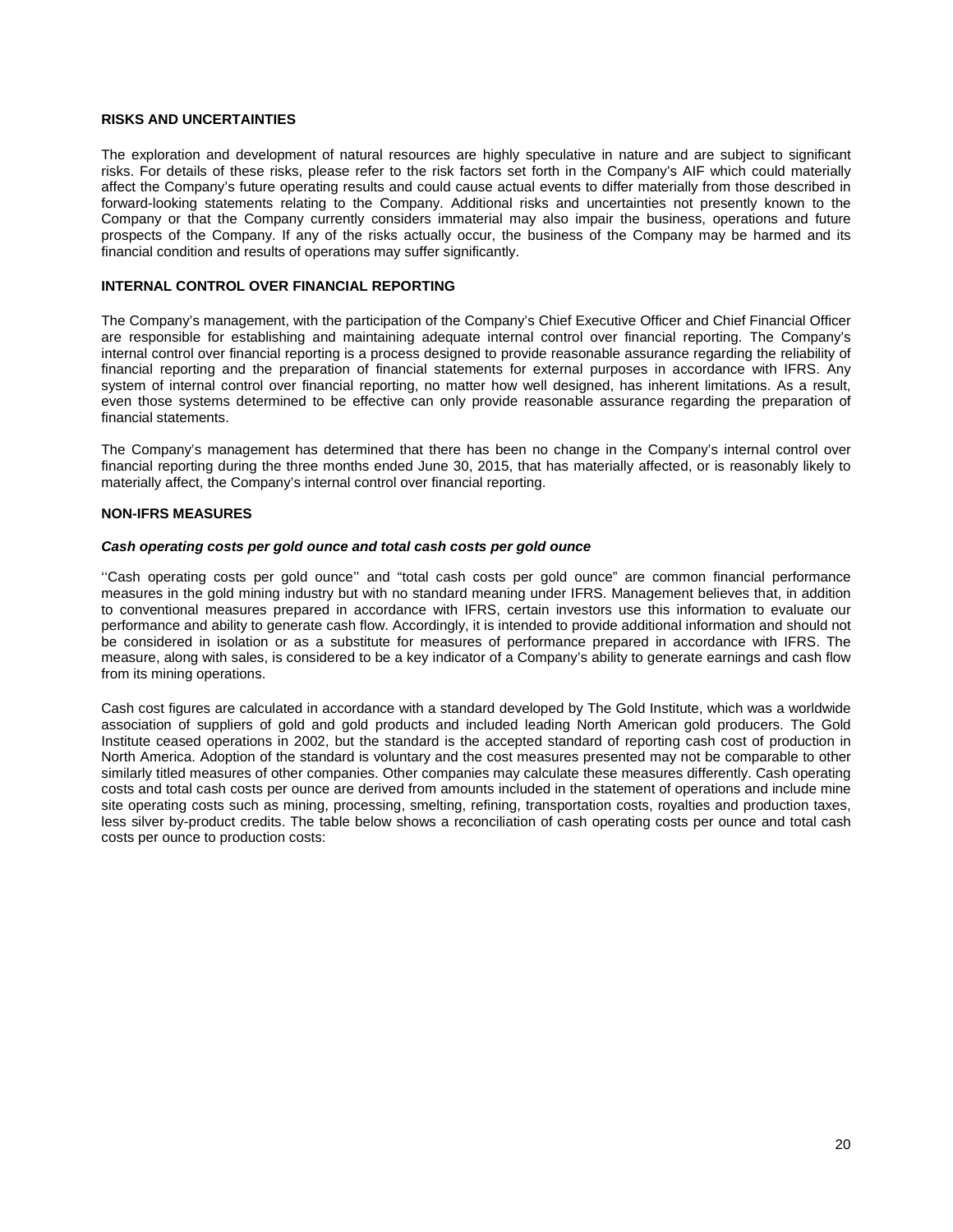|                                                                         | Three months ended<br>June 30<br>(unaudited) |                 | Six months ended<br>June 30<br>(unaudited) |                                |
|-------------------------------------------------------------------------|----------------------------------------------|-----------------|--------------------------------------------|--------------------------------|
|                                                                         | $\frac{2015}{$}$<br>(000's)                  | 2014<br>(000's) | $\frac{2015}{$}$<br>(000's)                | <u> 2014</u><br>\$.<br>(000's) |
| Production costs per consolidated financial<br>statements               | 76,096                                       | 65,929          | 153,919                                    | 128,234                        |
| Inventory sales adjustment                                              | 6,234                                        | (4,245)         | (3, 525)                                   | (5, 450)                       |
| <b>Cash operating costs</b>                                             | 82,330                                       | 61,684          | 150,394                                    | 122,784                        |
| Royalties and production taxes per<br>consolidated financial statements | 5,761                                        | 3,976           | 10,756                                     | 8,286                          |
| <b>Total cash costs</b>                                                 | 88,091                                       | 65,660          | 161,150                                    | 131,070                        |
| Gold production (in ounces)                                             | 121,566                                      | 85,704          | 218,610                                    | 182,007                        |
| Cash operating costs per ounce of gold<br>production (\$/ounce)         | 677                                          | 720             | 688                                        | 675                            |
| Total cash costs per ounce of gold<br>production (\$/ounce)             | 725                                          | 766             | 737                                        | 720                            |

## *All-in Sustaining Costs per Gold Ounce*

In June 2013, the World Gold Council, a non-regulatory association of the world's leading gold mining companies established to promote the use of gold to industry, consumers and investors, provided guidance for the calculation of the measure "All-in sustaining costs per gold ounce", which has no standard meaning under IFRS. These standards became effective January 1, 2014. Management believes that the all-in sustaining costs per gold ounce measure provides additional insight into the costs of producing gold by capturing all of the expenditures required for the discovery, development and sustaining of gold production and allows the Company to assess its ability to support capital expenditures to sustain future production from the generation of operating cash flows. Management believes that, in addition to conventional measures prepared in accordance with IFRS, certain investors use this information to evaluate our performance and ability to generate cash flow. Accordingly, it is intended to provide additional information and should not be considered in isolation or as a substitute for measures of performance prepared in accordance with IFRS. Adoption of the standard is voluntary and the cost measures presented may not be comparable to other similarly titled measures of other companies. Other companies may calculate these measures differently.

B2Gold defines all-in sustaining costs per ounce as the sum of cash operating costs, royalty and production taxes, capital expenditures and exploration costs that are sustaining in nature, corporate general and administrative costs, share-based payment expenses related to RSUs, community relations expenditures, and reclamation liability accretion, all divided by the total gold ounces produced to arrive at a per ounce figure.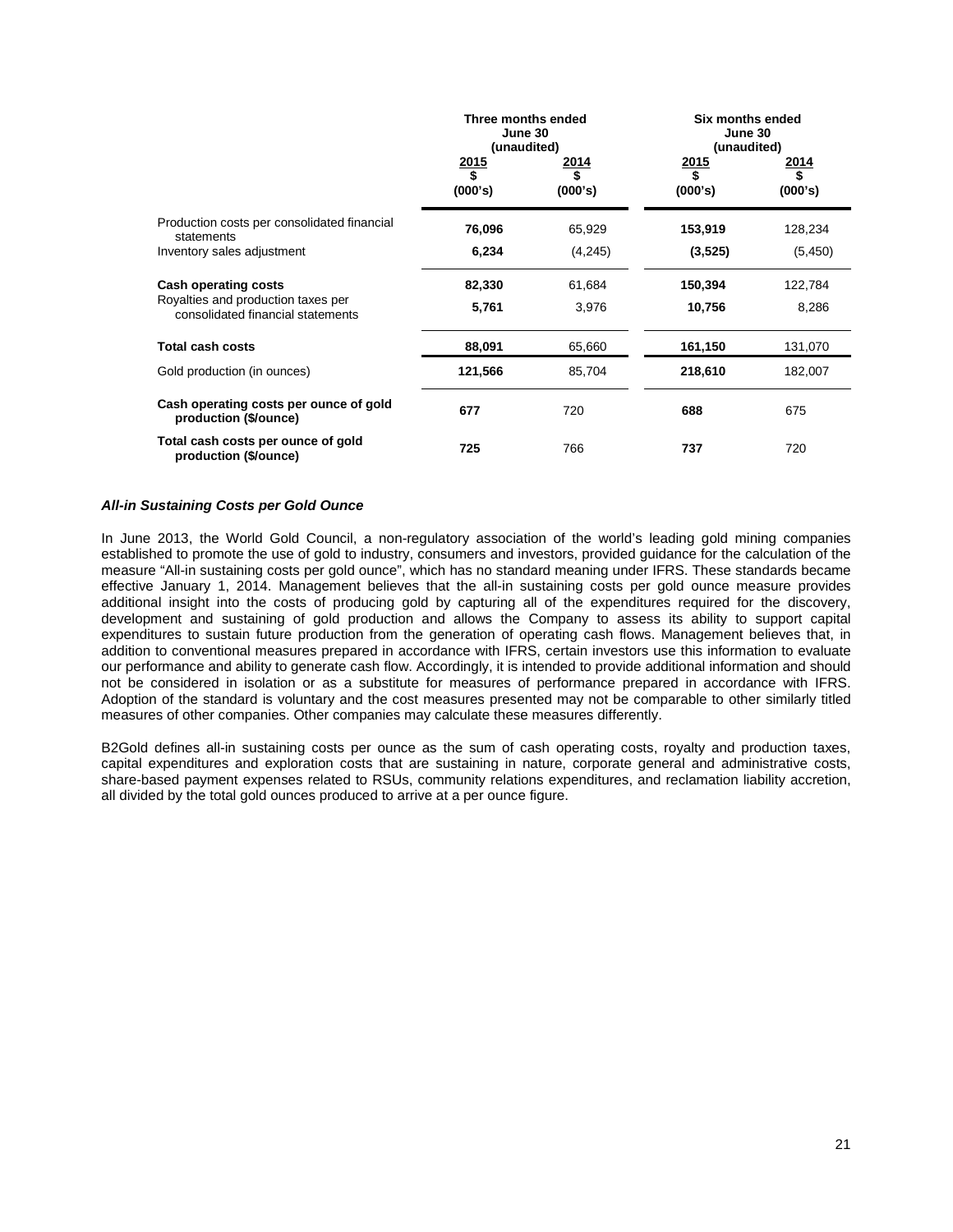The table below shows a reconciliation of all-in sustaining costs per ounce to production costs as extracted from the unaudited condensed interim consolidated financial statements:

|                                                                         | Three months ended<br>June 30<br>(unaudited)<br>2015<br>2014<br>\$<br>\$<br>(000's)<br>(000's) |         | Six months ended<br>June 30<br>(unaudited)<br>2015<br>\$<br>(000's) | 2014<br>\$<br>(000's) |  |
|-------------------------------------------------------------------------|------------------------------------------------------------------------------------------------|---------|---------------------------------------------------------------------|-----------------------|--|
| Production costs per consolidated financial<br>statements               | 76,096                                                                                         | 65,929  | 153,919                                                             | 128,234               |  |
| Inventory sales adjustment                                              | 6,234                                                                                          | (4,245) | (3,525)                                                             | (5, 450)              |  |
| <b>Cash operating costs</b>                                             | 82,330                                                                                         | 61,684  | 150,394                                                             | 122,784               |  |
| Royalties and production taxes per<br>consolidated financial statements | 5,761                                                                                          | 3,976   | 10,756                                                              | 8,286                 |  |
| Corporate administration                                                | 10,352                                                                                         | 13,094  | 20,060                                                              | 20,416                |  |
| Share-based payments $-$ RSUs <sup>(1)</sup>                            | 914                                                                                            | 5.189   | 3,073                                                               | 6,432                 |  |
| Community relations                                                     | 1,089                                                                                          | 1.253   | 1,938                                                               | 2.762                 |  |
| Reclamation liability accretion <sup>(2)</sup>                          | 350                                                                                            | 259     | 702                                                                 | 518                   |  |
| Realized losses on fuel derivative contracts                            | 453                                                                                            |         | 1,007                                                               |                       |  |
| Sustaining capital expenditures <sup>(3)</sup>                          | 22,591                                                                                         | 31,245  | 37,904                                                              | 52,090                |  |
| Sustaining exploration <sup>(3)</sup>                                   | 4,582                                                                                          | 2,514   | 8,483                                                               | 6,030                 |  |
| Total all-in sustaining costs                                           | 128,422                                                                                        | 119,214 | 234,317                                                             | 219,318               |  |
| Gold production (in ounces)                                             | 121,566                                                                                        | 85,704  | 218,610                                                             | 182,007               |  |
| All-in sustaining cost per ounce of gold<br>production (\$/ounce)       | 1,056                                                                                          | 1,391   | 1,072                                                               | 1,205                 |  |

*(1) Included as a component of Share-based payments on the statement of operations.* 

*(2) Excludes reclamation accretion relating to Farley Lake, Kiaka and Fekola.*

*(3) Refer to Sustaining Capital Expenditures and Exploration reconciliation below.*

The table below shows a reconciliation of the sustaining capital expenditures and exploration to operating mine expenditures as extracted from the unaudited condensed interim consolidated financial statements:

|                                                                                          | Three months ended<br>June 30<br>(unaudited)<br>2015 | 2014           | Six months ended<br>June 30<br>(unaudited)<br><u>2015</u><br>2014 |                  |  |
|------------------------------------------------------------------------------------------|------------------------------------------------------|----------------|-------------------------------------------------------------------|------------------|--|
|                                                                                          | \$<br>(000's)                                        | (000's)        | \$<br>(000's)                                                     | (000's)          |  |
| Operating mine expenditures per statement of<br>cash flows                               | 29,097                                               | 32,294         | 58,285                                                            | 54,440           |  |
| Otjikoto mine construction, expansion and pre-<br>production costs net of sales proceeds | (5,699)                                              |                | (19, 225)                                                         |                  |  |
| Jabali underground development                                                           | (807)                                                |                | (1, 156)                                                          |                  |  |
| Jabali antenna growth capital expenditure<br>Santa Pancha 2 growth capital expenditure   |                                                      | (151)<br>(898) |                                                                   | (634)<br>(1,716) |  |
| <b>Sustaining Capital Expenditures</b>                                                   | 22,591                                               | 31,245         | 37,904                                                            | 52,090           |  |
| Operating mine exploration expenditures per<br>statement of cash flows                   | 4,582                                                | 3,045          | 8,483                                                             | 6,849            |  |
| Montana/Pajo growth exploration                                                          |                                                      | (531)          |                                                                   | (819)            |  |
| <b>Sustaining Exploration</b>                                                            | 4,582                                                | 2,514          | 8,483                                                             | 6,030            |  |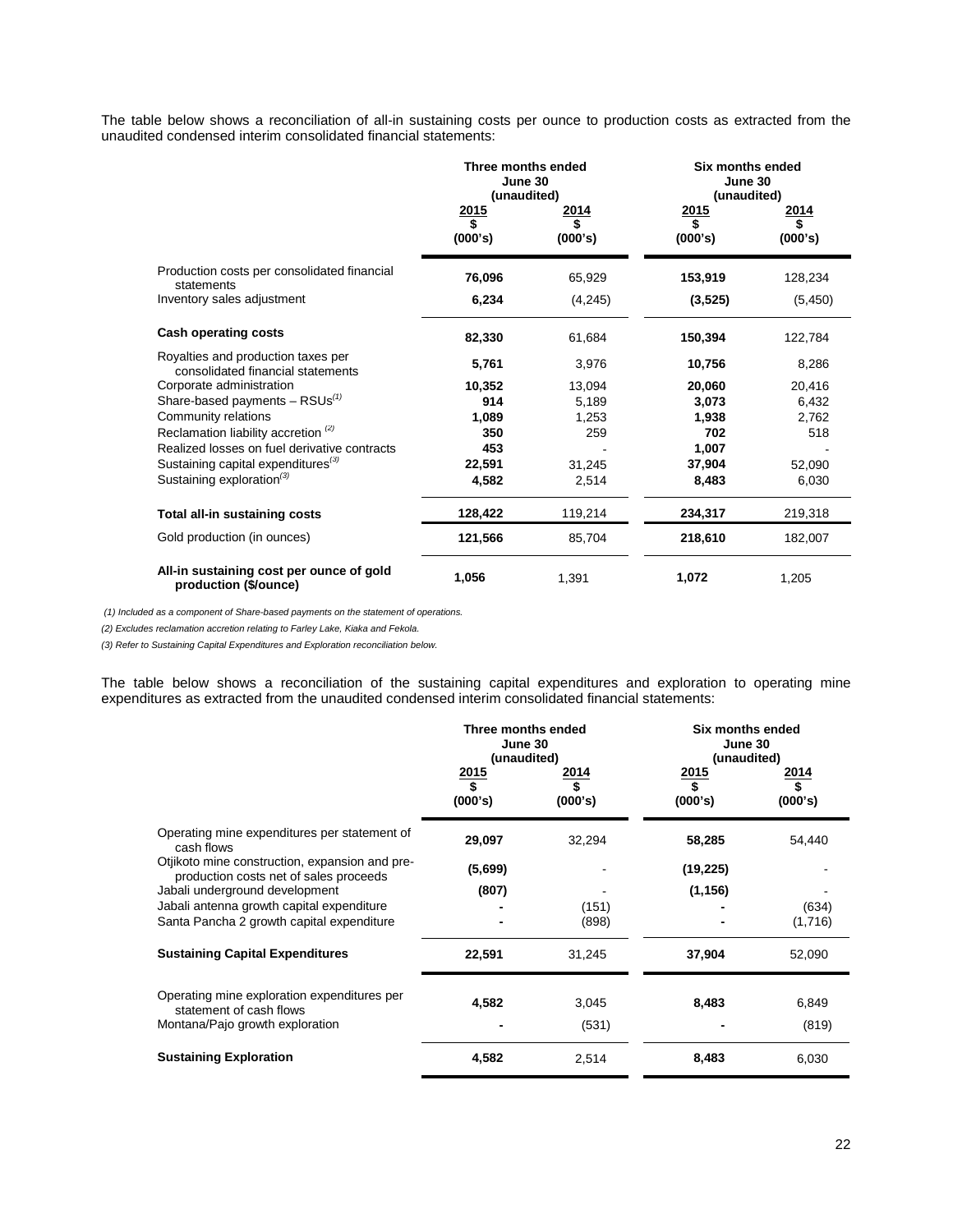# *Adjusted net income*

Management believes that the presentation of adjusted net income is appropriate to provide additional information to investors regarding items that we do not expect to continue at the same level in the future or that management does not believe to be a reflection of the Company's ongoing operating performance. Management further believes that its presentation of this non-IFRS financial measure provides information that is useful to investors because it is an important indicator of the strength of our operations and the performance of our core business.

A reconciliation of net income to adjusted net income is set out in the table below:

|                                                                              | Three months ended<br>June 30<br>(unaudited) |                 | Six months ended<br>June 30<br>(unaudited) |                               |  |
|------------------------------------------------------------------------------|----------------------------------------------|-----------------|--------------------------------------------|-------------------------------|--|
|                                                                              | 2015<br>\$<br>(000's)                        | 2014<br>(000's) | 2015<br>\$<br>(000's)                      | <u> 2014</u><br>\$<br>(000's) |  |
| Net loss for the period<br>Adjustments:                                      | (22, 784)                                    | (11, 529)       | (16, 443)                                  | (35, 507)                     |  |
| Loss on fair value of convertible notes                                      | 8,364                                        | 4,408           | 6,671                                      | 42,695                        |  |
| Gain on sale of Bellavista property                                          |                                              |                 | (2, 192)                                   |                               |  |
| Share-based payments                                                         | 3,647                                        | 7,337           | 9,135                                      | 10,728                        |  |
| Write-down of long-term investments                                          | 517                                          | 2,745           | 1,855                                      | 3,007                         |  |
| Non-recurring non-cash interest and<br>financing expense                     | 5,521                                        |                 | 5,521                                      |                               |  |
| Unrealized losses (gains) on derivative<br>instruments                       | 5,727                                        | (1,035)         | 5,820                                      | (947)                         |  |
| Deferred income tax (recovery)/expense                                       | (2, 383)                                     | 208             | (850)                                      | (670)                         |  |
| Adjusted net (loss) income                                                   | (1, 391)                                     | 2,134           | 9,517                                      | 19,306                        |  |
| Basic weighted average number of common<br>shares outstanding (in thousands) | 923,035                                      | 674,877         | 920,022                                    | 673,381                       |  |
| Adjusted net earnings per share-basic<br>(\$/share)                          | (0.00)                                       | 0.00            | 0.01                                       | 0.03                          |  |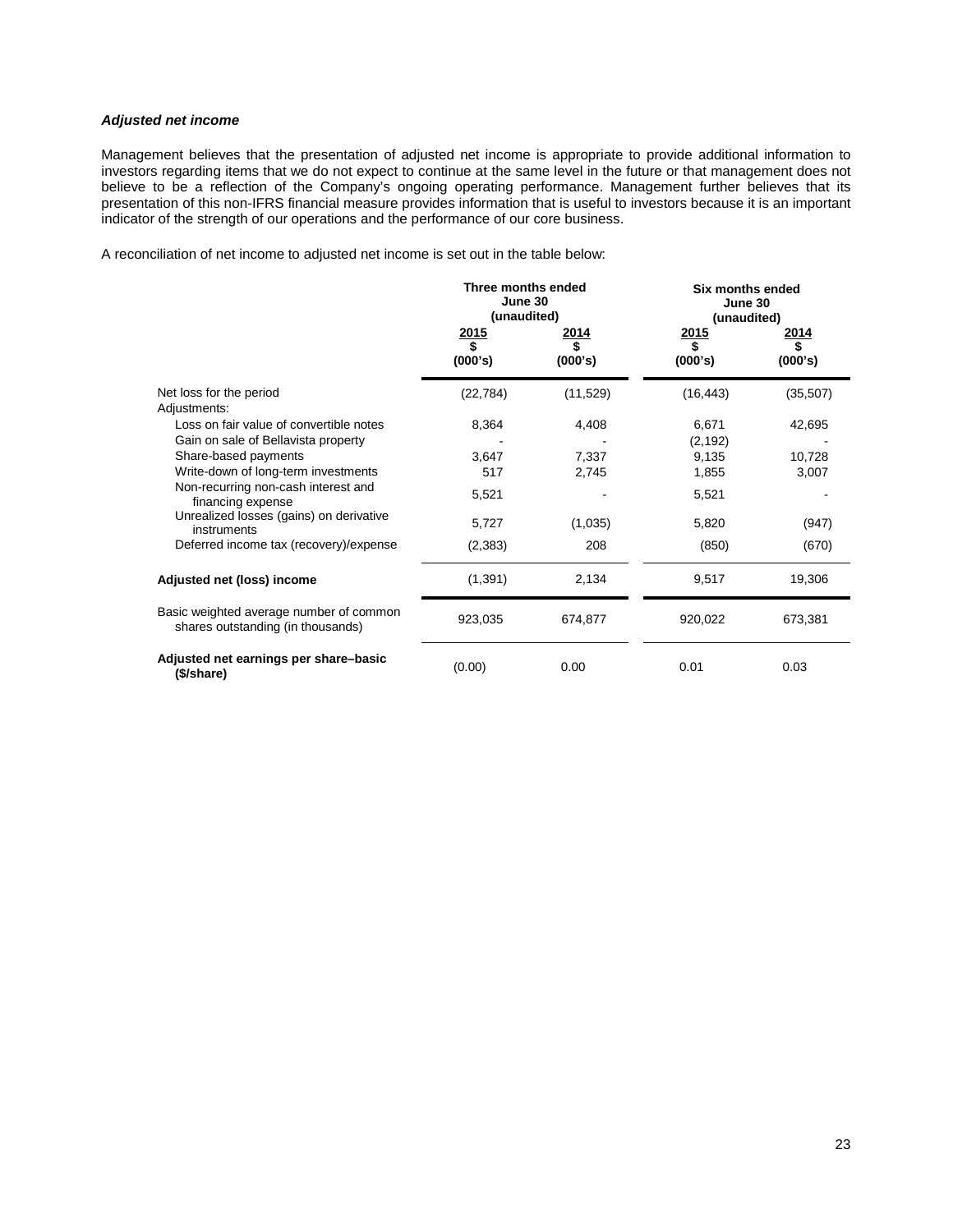# **SUMMARY OF UNAUDITED QUARTERLY RESULTS**

|                                                             | Q2        | $Q_1$        | $Q_4$      | Q <sub>3</sub> | Q2       | <u>Q1</u> | Q <sub>4</sub> | Q3      |
|-------------------------------------------------------------|-----------|--------------|------------|----------------|----------|-----------|----------------|---------|
|                                                             | 2015      | $2015^{(3)}$ | 2014       | 2014           | 2014     | 2014      | 2013           | 2013    |
| Gold revenue (\$ in thousands)                              | 136,506   | 138,892      | 122,422    | 114,924        | 120,258  | 129,020   | 138,054        | 128,730 |
| Gold sold (ounces)                                          | 114,423   | 114,799      | 102,612    | 91,282         | 93,330   | 98,995    | 106,185        | 93,429  |
| Average realized gold price<br>(\$/ounce)                   | 1,193     | 1,210        | 1,193      | 1,259          | 1,289    | 1,303     | 1,300          | 1,378   |
| Gold produced (ounces)                                      | 121,566   | 97,044       | 111,804    | 90,192         | 85,704   | 96,303    | 105,577        | 98,992  |
| Cash operating costs <sup>(1)</sup><br>(\$/ounce gold)      | 677       | 701          | 646        | 732            | 720      | 634       | 638            | 653     |
| Total cash costs (1) (\$/ounce gold)                        | 725       | 753          | 686        | 772            | 766      | 679       | 678            | 698     |
| Net (loss) income for the period $(2)$<br>(\$ in thousands) | (22, 784) | 6,341        | (356, 750) | (274, 128)     | (11,529) | (23, 978) | 26,220         | 7,949   |
| Earnings (loss) per share $(2)$ -<br>basic $(\$)$           | (0.02)    | 0.01         | (0.39)     | (0.39)         | (0.02)   | (0.04)    | 0.04           | 0.01    |
| Earnings (loss) per share $(2)$ -<br>diluted $($ \$)        | (0.02)    | 0.00         | (0.39)     | (0.39)         | (0.02)   | (0.04)    | 0.02           | 0.00    |
| Cash flows from operating activities<br>(\$ in thousands)   | 34,315    | 58,663       | 38,564     | 33,183         | 24,217   | 18,414    | 38,352         | 35,454  |

*(1) A cautionary note regarding non-IFRS measures is included in the section titled "Non-IFRS Measures."* 

*(2) Attributable to the shareholders of the Company.*

*(3) Starting March 1, 2015, the table includes results from the Otjikoto Mine which reached commercial production February 28, 2015.*

Quarterly gold revenue increased significantly in the first and second quarters of 2015 due to the start of commercial production at the Company's new Otjikoto Mine which contributed to higher ounces sold. The Otjikoto Mine reached commercial production on February 28, 2015. The net loss recorded in the first quarter of 2014 primarily resulted from the loss on fair value of convertible notes of \$38.3 million recorded during the quarter, while the net loss in the second quarter of 2014 primarily related to the loss on fair value of convertible notes of \$4.4 million and a write-down of longterm investments of \$2.7 million. The net loss in the third and fourth quarters of 2014 reflect the \$298.4 million impairment charge relating to the Company's goodwill and investment in Gramalote joint venture and a \$436.0 million impairment charge, net of deferred income tax recoveries of \$130.8 million, relating to the Masbate Mine's long-lived assets, respectively.

# **OUTLOOK**

With the successful transition from construction to commercial production at the Otjikoto Mine, the Company is projecting another record year of gold production in 2015. Company-wide production in 2015 from the newly constructed Otjikoto Mine, and the Masbate, La Libertad and Limon Mines is expected to be in the range of 500,000 to 540,000 ounces of gold, an increase of approximately 35% over 2014 production. Consolidated cash operating costs are expected to be in the range of \$630 and \$660 per ounce and all-in sustaining costs are expected to be between \$950 and \$1,025 per ounce. The substantial increase in the Company's consolidated gold production and reduction in consolidated cash operating costs per ounce reflect the positive impact of lower operating costs at the Company's mines and new production from the Company's low-cost Otjikoto Mine which reached commercial production on February 28, 2015.

With the commencement of production at Otjikoto and the robust Fekola Project on the horizon, the Company is on track to continue its strong production growth and low-cost gold production base. Based on current assumptions, B2Gold expects consolidated gold production to grow from 380,000 ounces in 2014 to well over 900,000 ounces in 2018. With Otjikoto's low cash operating costs per ounce and Fekola's projected low cash operating costs of \$418 per ounce in its first seven years of production, the Company's consolidated cash operating costs and all-in sustaining costs are expected to continue to significantly decrease.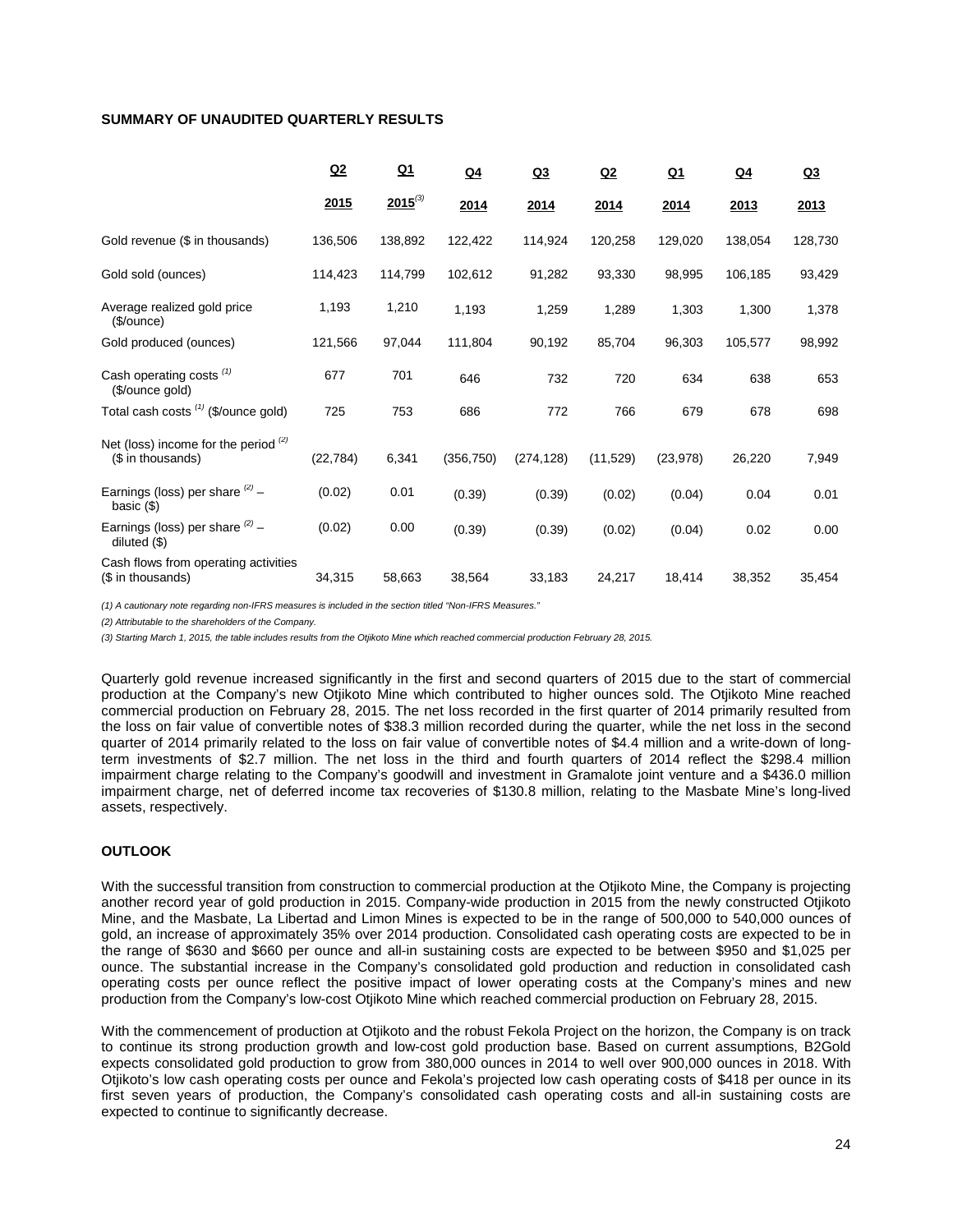In light of the recent downturn in the spot price of gold, the Company is undertaking a further detailed review of its existing projects to reduce costs. Initiatives being undertaken include, but are not limited to, preparation of alternate mine plans and sequencing using lower gold prices and higher cut-off grades, scale back of non-core development activity, rationalization of the Company's cost base and tax structure and reduction in capital, exploration and general and administrative costs. Over the past couple of years, the Company has already taken steps to streamline its operations and will continue to do so. The core activities of the Company remain its current mining operations and the construction of its Fekola Project. The Company's objective looking forward is to continue to optimize current mining operations, complete construction of the Fekola Mine and maintain a strong cash balance.

With the expansion at the Otjikoto Mine and the commencement of construction at Fekola, the Company remains committed to maintaining its strong growth pipeline, low cost structure and strong financial position. In addition, the Company will continue an aggressive exploration program focused primarily on brownfields exploration on the Company's existing projects.

# **OUTSTANDING SHARE DATA**

At August 11, 2015, 926,592,317 common shares were outstanding. In addition, there were approximately 61.4 million stock options outstanding with exercise prices ranging between Cdn.\$0.84 to Cdn.\$13.67 per share and 1.6 million RSUs.

## **CAUTION ON FORWARD-LOOKING INFORMATION**

This Management's Discussion and Analysis includes certain "forward-looking information" and "forward-looking statements" (collectively "forward-looking statements") within the meaning of applicable Canadian and United States securities legislation, including projections of future financial and operational performance; statements with respect to future events or future performance, production estimates, anticipated operating and production costs and revenue, estimates of capital expenditures; and statements regarding anticipated exploration, development, construction, production, permitting and other activities on the Company's properties, including finalizing the Mining Convention and the ownership of the entity that will hold the Fekola project with the Government of Mali, the potential development and potential production from the Fekola Project and the anticipated arrival of the permanent camp there, completion of an updated mine plan for Otjikoto and updating the Kiaka feasibility study; the projections included in existing technical reports, economic assessments and feasibility studies, including the Fekola Feasibility Study; the potential for expansion of mineral resources and reserves, including at the Masbate project; the potential for expansion of production capacity, including the cost reduction and continued ramp up, improvements and expansion of gold production at the Otjikoto mine and development of the adjacent Wolfshag zone, potential expansion options for the Masbate project, production from the Jabali Antenna Pit and increased production at La Libertad, and the potential to extend the mine life of the La Libertad and Limon mines; projected capital investments and exploration; and the adequacy of capital, financing needs and the potential availability of and potential for receiving further commitments under the New RCF. Estimates of mineral resources and reserves are also forward looking statements because they constitute projections, based on certain estimates and assumptions, regarding the amount of minerals that may be encountered in the future and/or the anticipated economics of production, should a production decision be made. All statements in this Management's Discussion and Analysis that address events or developments that we expect to occur in the future are forward-looking statements. Forward-looking statements are statements that are not historical facts and are generally, although not always, identified by words such as "expect", "plan", "anticipate", "project", "target", "potential", "schedule", "forecast", "budget", "estimate", "intend" or "believe" and similar expressions or their negative connotations, or that events or conditions "will", "would", "may", "could", "should" or "might" occur. All such forward-looking statements are based on the opinions and estimates of management as of the date such statements are made. Forward-looking statements necessarily involve assumptions, risks and uncertainties, certain of which are beyond B2Gold's control, including risks associated with the volatility of metal prices; risks and dangers inherent in exploration, development and mining activities; uncertainty of reserve and resource estimates; financing risks; risks related to hedging activities; the ability to obtain and maintain any necessary permits, consents or authorizations required for mining activities; risks related to environmental regulations or hazards and compliance with complex regulations associated with mining activities; the ability to replace mineral reserves and identify acquisition opportunities; unknown liabilities of companies acquired by B2Gold; fluctuations in exchange rates; availability of financing and financing risks; risks related to operations in foreign countries and compliance with foreign laws, risks related to remote operations and the availability adequate infrastructure, fluctuations in price and availability of energy and other inputs necessary for mining operations; shortages or cost increases in necessary equipment, supplies and labour; regulatory, political and country risks; risks related to reliance upon contractors, third parties and joint venture partners; challenges to title or surface rights; dependence on key personnel; the risk of an uninsurable or uninsured loss; litigation risk; changes in tax laws; and community support for operations; as well as other factors identified and as described in more detail under the heading "Risk Factors" in B2Gold's most recent Annual Information Form and B2Gold's other filings with Canadian securities regulators and the U.S. Securities and Exchange Commission (the "SEC"), which may be viewed at www.sedar.com and www.sec.gov,